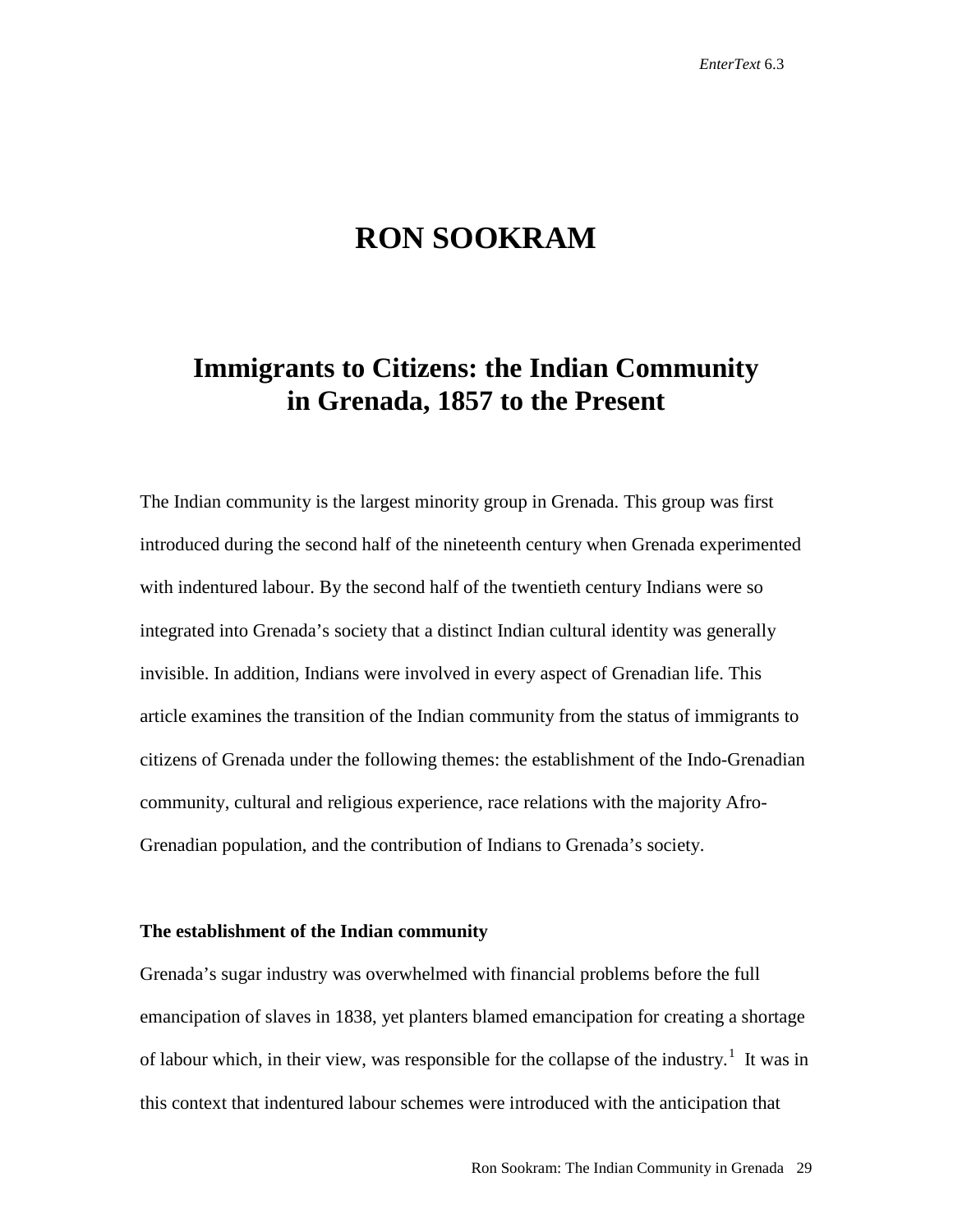such labour would not only be cheaper and more easily controlled than the local black labour force but also to rejuvenate the sugar industry. Experiments were conducted with African, Maltese and Portuguese indentured labourers, but with little success.<sup>[2](#page-21-0)</sup> Consequently, Indian indentured labour, which became the most successful labour scheme, was introduced in May 1857. A total of 3,200 Indians were imported into Grenada between 1857 and 1885.<sup>[3](#page-21-1)</sup> However, over eighty-five per cent of these Indians remained permanently in Grenada after the labour scheme came to an end in 1890, consequently leading to the establishment of an Indian community in Grenada.<sup>[4](#page-21-2)</sup> The Indian indenture system, therefore, served as the origin of a permanent Indian community in Grenada.

The acquisition of land became a main trend among Indians who settled in Grenada after the completion of their indenture requirements. From the late nineteenth and early twentieth centuries Indians acquired land in areas where they were concentrated during the period of indenture. Therefore, the parishes of St. Andrew's and St. Patrick's became relatively multicultural and multiracial zones in Grenada. From the early 1870s it was evident that a considerable number of Indians had already purchased lands and become growers of cocoa, provisions, and livestock.<sup>[5](#page-21-3)</sup> In fact, the steady increase of land acquisition among Indians attracted the attention of the authorities because planters, who had anticipated continued control over Indian labour, even after the completion of their contracts, considered this phenomenon to be partly responsible for what transpired, namely the withdrawal of Indian labour from the sugar estates.<sup>[6](#page-21-4)</sup> Clearly, Indian immigrants were establishing themselves as members of Grenada's peasantry and owners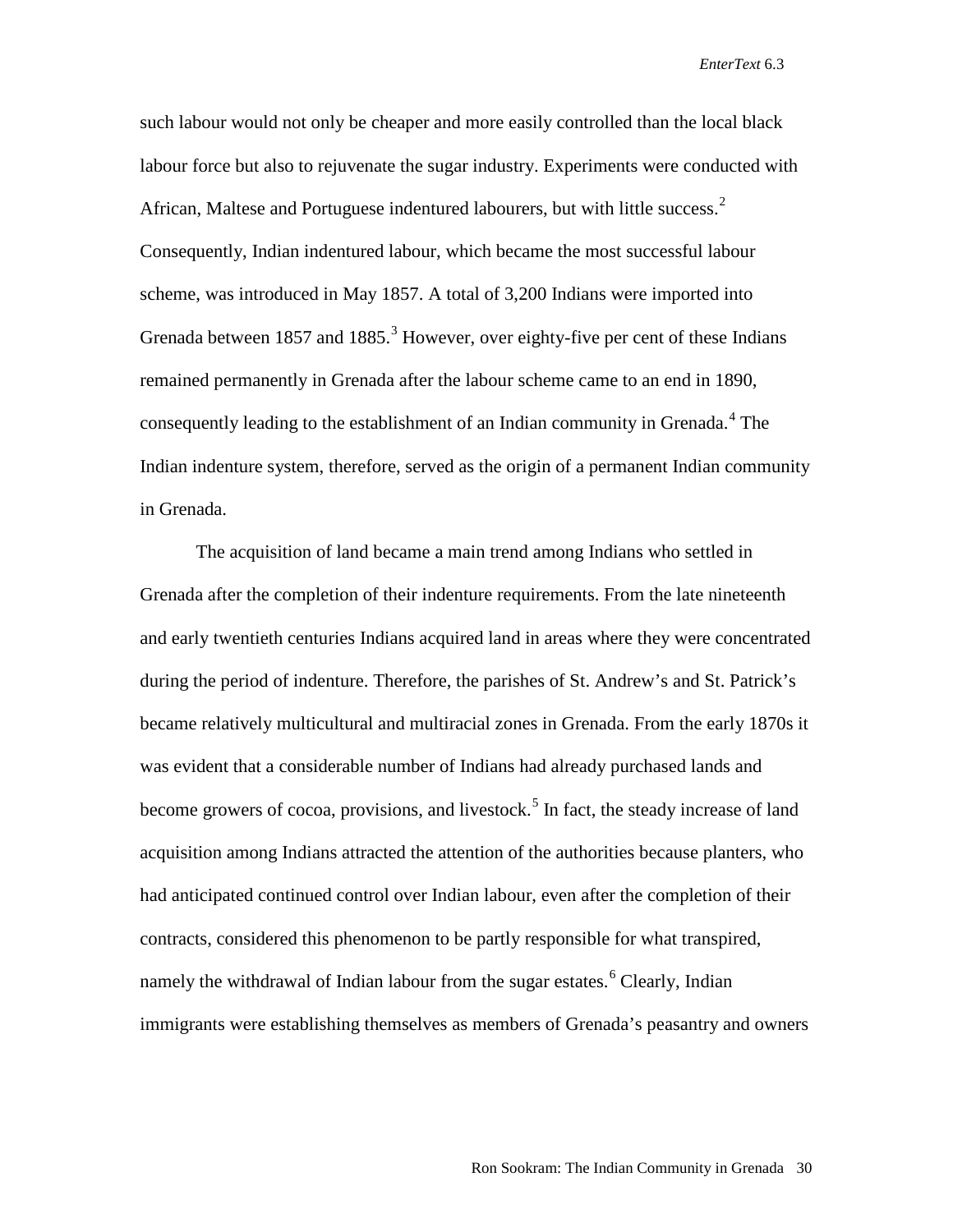of land in general. In addition, those who were unable to purchase lands were opting to rent:

The coolie immigrants are now becoming a new class of peasantry settled in our midst, upon their small patches of land, or otherwise comparatively of easy and comfortable circumstances through their own industry, and as a whole indefatigable in their anxiety to hold position, to own lands, money, horses, and cattle—in the two first desires, they are fast succeeding, and the two latter, specimens can be produced worthy of admiration, and example....<sup>[7](#page-22-0)</sup>

The sizes of these parcels of land were usually between one and ten acres.<sup>[8](#page-22-1)</sup> This is understandable because the Indians, similar to the majority African population, were financially restricted from purchasing larger parcels of property. The general decline of Grenada's sugar industry during the second half of the nineteenth century provided the opportunity for labourers to purchase and/or rent lands. Bankrupt estates were forced to sell small parcels of land in order to pay debts and other expenses. In addition, estate owners who lost all hope in the profitability of sugar decided to sell their estates by dividing the land into small portions at relatively low rates.<sup>[9](#page-22-2)</sup> Thus by 1881, a large amount of land in Grenada was cultivated by peasant proprietors. Accordingly, there were about 3,000 landowners owning from one to fifty acres, or, in other words, one in every three adult males in Grenada in the 1880s was a landowner.<sup>[10](#page-22-3)</sup> These landowner and peasant groups were comprised of both Indians and Africans. The acquisition of land among Indians represented a sense of permanency and citizenship in Grenada.

#### **Cultural and Religious experience**

A Creole culture, born out of a history of African slavery and European hegemony, existed before the influx of Indian immigrants to Grenada.<sup>[11](#page-22-4)</sup> It was this Creole world which Indians first encountered when they were introduced into Grenada. Out of this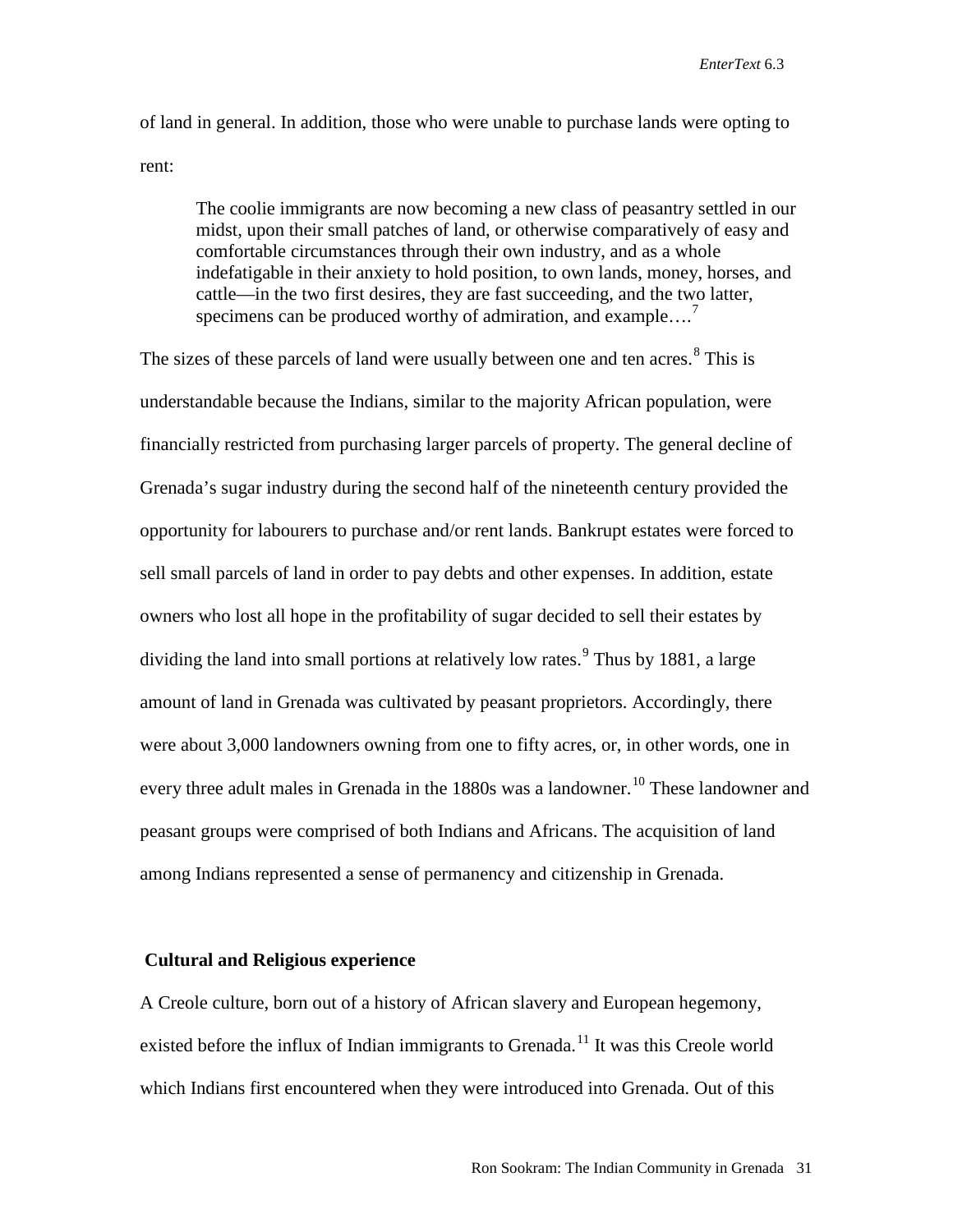encounter, in the course of time, Indians were incorporated into mainstream Grenadian society. Because of the way in which prevailing power relations structured the Indians' engagement with Grenadian society, the Indian cultural formation was placed in a subordinate relationship to the dominant Creole formation. Despite this subordinate relationship, elements of Indian culture were eventually incorporated into the Creole culture of Grenada.[12](#page-22-5) Certain food items such as *roti, dhal (split peas)* and *curry* have remained comparatively visible. Similarly, a small degree of Indian music, song and dance was evident in the late twentieth century during the Rainbow City and St. Patrick's Day celebrations.<sup>[13](#page-22-6)</sup> Indian elements in general, however, had become increasingly invisible by the second half of the twentieth century. This general invisibility of Indian culture and religion is a consequence of the cultural integration of the Indian community, a process so intense that by the 1950s Indians no longer displayed any particular loyalties to their former culture.<sup>[14](#page-22-7)</sup> A number of factors have contributed to this phenomenon.

Firstly, the colonial government of Grenada in collaboration with the estate administration implemented a system through which Indians would, ultimately, be forced to abandon all aspects of their ancestral culture. The intention of this assimilative framework is reiterated in this statement made by a colonial official in 1862:

What are we to do with these people? Leave them to grow up from year to year in worse than brutal ignorance? This would be wrong: we bring them hither, and we thus become responsible for their Christian instruction; not indeed, by coercion, but by the gentle and insinuating influences of our holy Christianity. Tolerate them not in their Hinduism!... does not our Christianity compel us to seek to benefit those barbarians thus placed within our reach…. It is not enough to depend on the docility of the coolies. That docility may co-exist with considerable subtlety and cunning. $^{15}$  $^{15}$  $^{15}$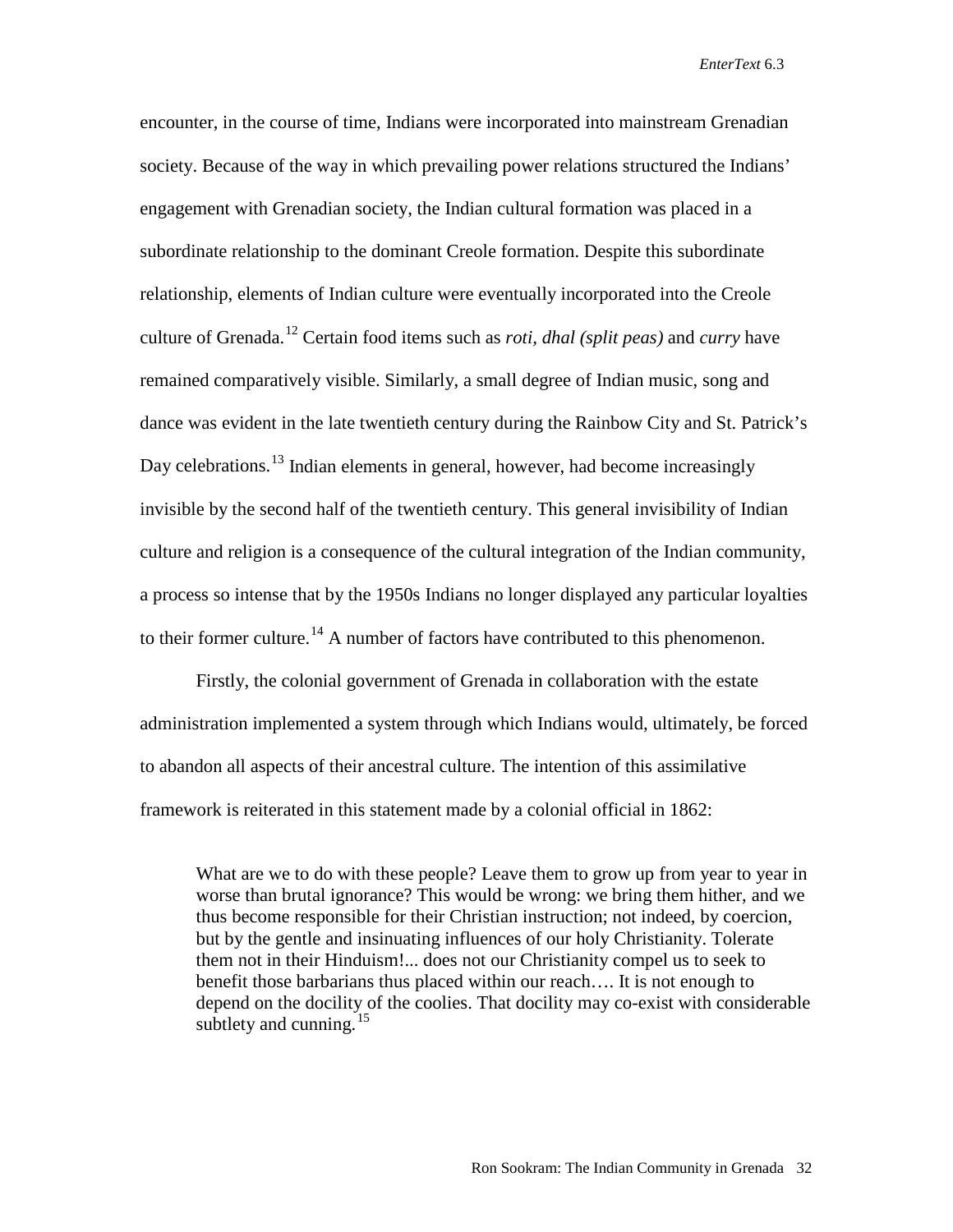This effort to transform the Indian immigrants culturally was largely as a result of Grenada's white colonists wanting to impose their own Christian cultural values on a subordinated and economically poor Indian minority. Thus, a conscious programme of deculturation was intimately linked with Christianisation. Consequently, the *Association for the Instruction of Indian Immigrants* was established in April 1864.<sup>[16](#page-22-9)</sup> This organisation functioned as the nucleus for implementing special strategies for Indian cultural transformation. The Association embraced all Christian denominations in Grenada and was aimed mainly at making the Indians into Christians:

The character of our Association may be understood that our principle of membership is so broad as to embrace all religious denominations. We have no connexion with any sect. All may come under our flag…. The immigrants finding themselves objects of competition, would stand out for a high price, and would thus be petted and spoiled; whereas, seeing us actuated by a disinterested desire that they should know the truth and they are quick enough to see this, our power over their conscience will be without any drawback…. Our object is neither to make the immigrants Roman Catholics nor Protestants, but to bring their souls in contact with the word of God... to make them Christians....<sup>[17](#page-22-10)</sup>

The *Association for the Instruction of Indian Immigrants* was responsible for providing the human and reading resources necessary for proselytising the Indians on the different estates. The success of this Association was limited but it was reported in January 1865 that in a church service "50 coolies attended; and in the course of the service, 2 of them read with ease two chapters of the Gospel of John."[18](#page-22-11) This organisation, however, had collapsed by 1872 because of a lack of adequate instructors and funding. But the colonial government was set on enforcing its deculturation policy so it applied to the Canadian Mission in Trinidad for help to run missions for the Indians in Grenada. Accordingly, the *Mission to the East Indian Immigrants* was established in 1884 under the authority of the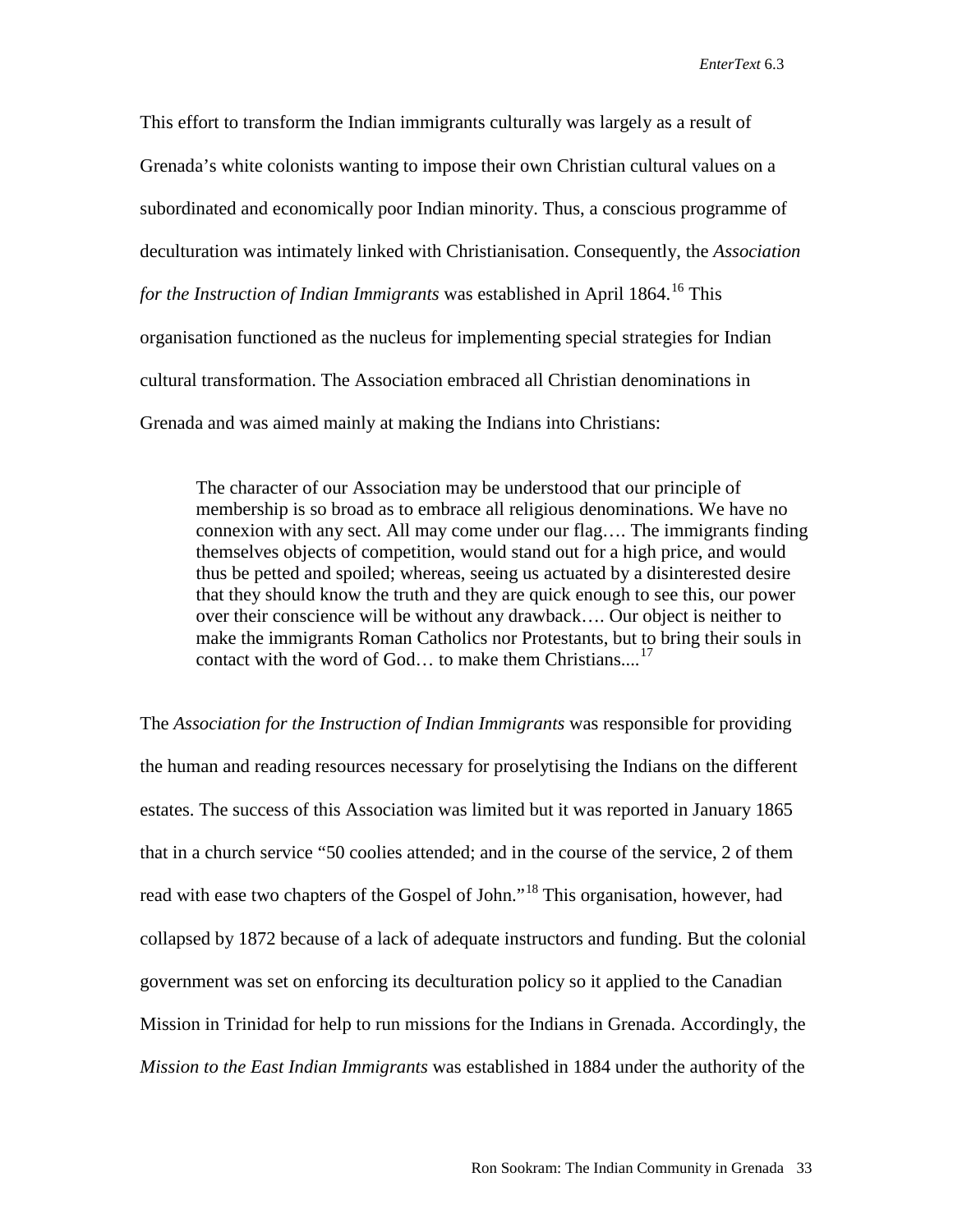Canadian Presbyterian Mission Church.[19](#page-22-12) The Grenada Population Census 1891 indicated that this Mission had succeeded in converting  $165$  Indians.<sup>[20](#page-22-13)</sup>

Significant to the colony's assimilative agenda was its Anglicising policy. Anglicanism was considered by the British as the official religion of Grenada despite the fact that the overwhelming majority of the Grenadian population, particularly Afro-Grenadians, were Roman Catholics.<sup>[21](#page-22-14)</sup> The French had ceded Grenada to the British in 1763 and subsequently the British embarked on an operation to remake Grenada culturally into a thoroughgoing English colony, an Anglicising process which continued into the early twentieth century. For example, towns, streets and parishes were renamed.[22](#page-22-15) Also, attempts were made to weaken the influence of the Roman Catholic Church by omitting Catholic officials from government and withdrawing government grants to the Church.<sup>[23](#page-22-16)</sup> This Anglicising drive was highly active when the Indians were introduced into Grenada in 1857. It was not surprising, therefore, that the majority of Indians were later to be found as members of the Anglican Church. In 1891, out of a total of 2,432 Indians in Grenada, sixty-one per cent or 1,501 were Anglicans, 165 were Presbyterians and 185 Roman Catholics. There were 509 Hindus and seventy-two Muslims. In other words, within thirty-four years of their arrival seventy-six per cent of the Indian population was already converted to Christianity, particularly to Anglicanism.<sup>[24](#page-22-17)</sup> In addition, the elementary schools established by the Anglican Church as well as the other denominations served as the primary bearers of the prescribed roles and dominant value-orientation of the Grenadian Creole world. They functioned as primary agencies in the cultural integration of the Indian minority group.<sup>[25](#page-22-18)</sup>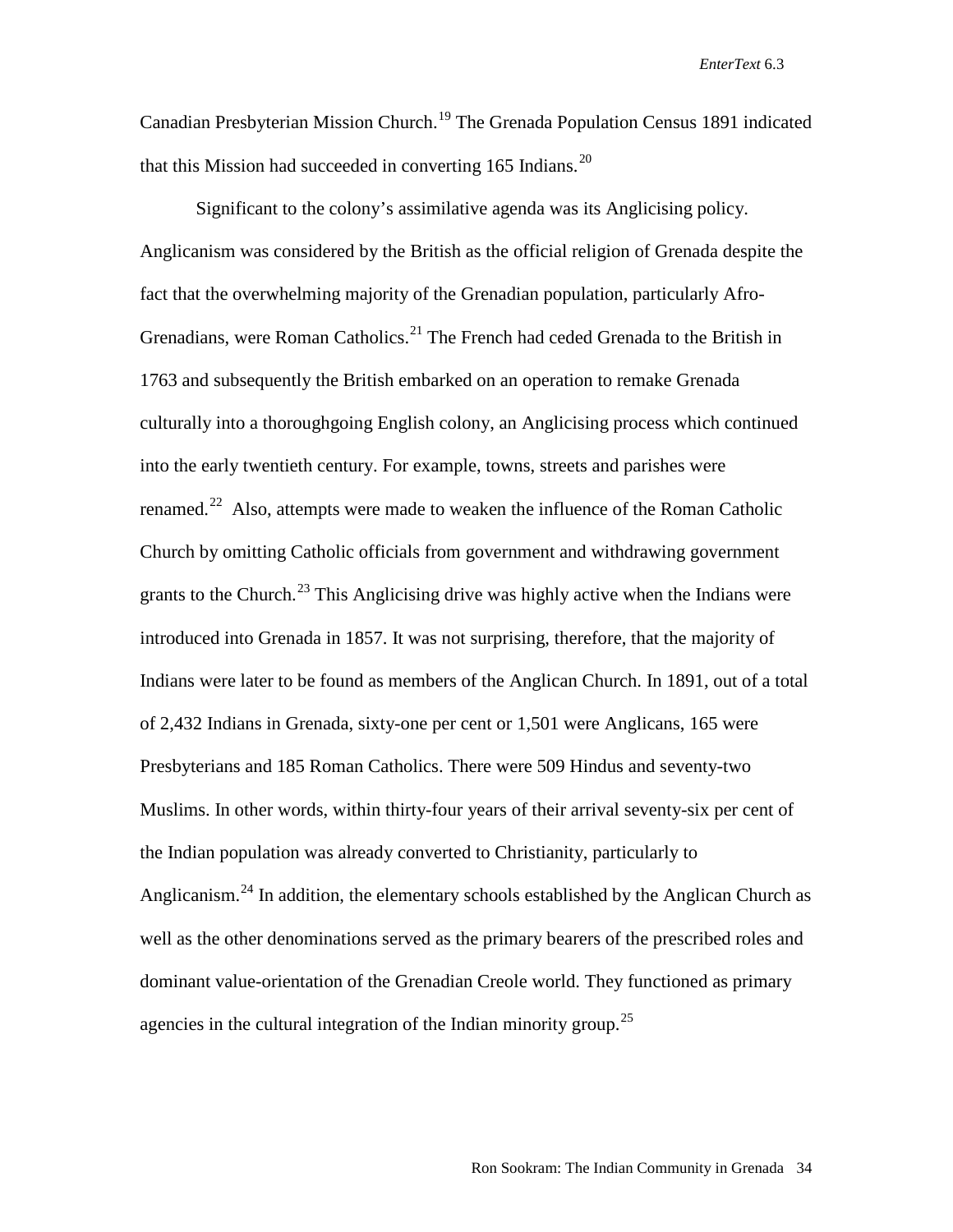Secondly, the duration of the indenture period and the size of the Indian population directly affected the cultural process. The indenture system functioned for only thirty-three years in Grenada (1857-1890) and only 3,200 Indian labourers were imported. Grenada, as a result, did not experience the constantly increasing influx of new Indian immigrants as was the case in Trinidad and Guyana where the importation of such labourers continued until  $1917<sup>26</sup>$  $1917<sup>26</sup>$  $1917<sup>26</sup>$  During the period 1845-1917 Trinidad imported 143,939 Indian labourers while Guyana imported  $238,909$ <sup>[27](#page-22-20)</sup> With each shipment of labourers the cultural vivacity of the Indian community in these countries was replenished. This was in contrast to what pertained in Grenada. Consequently, there was a very early break in the communication between Indians in Grenada and India, which in turn contributed towards the rapid decline of the traditional culture. Even communication between Indians in Grenada and Trinidad was limited, despite their close proximity. The capacity to resist the cultural influence of the wider society was based on the frequency of arrival and the number of Indians arriving. The higher the frequency of arrival and the larger their number, the better able Indians in Grenada would have been to maintain their cultural identity. Furthermore, the small size and low density of the Indian population, combined with other host factors, contributed towards their cultural integration. It is reasonable to suggest that if the density of the Indian population were higher, there would have been a greater possibility of resisting the proselytising activities of the Christian churches and other agencies of cultural oppression in Grenada.

Thirdly, the geographical size of Grenada (133 square miles) did not permit the establishment of Indian communities that were isolated from the wider society, as was the case in Trinidad.<sup>[28](#page-22-21)</sup> Indians in Grenada could not have avoided daily interactions with the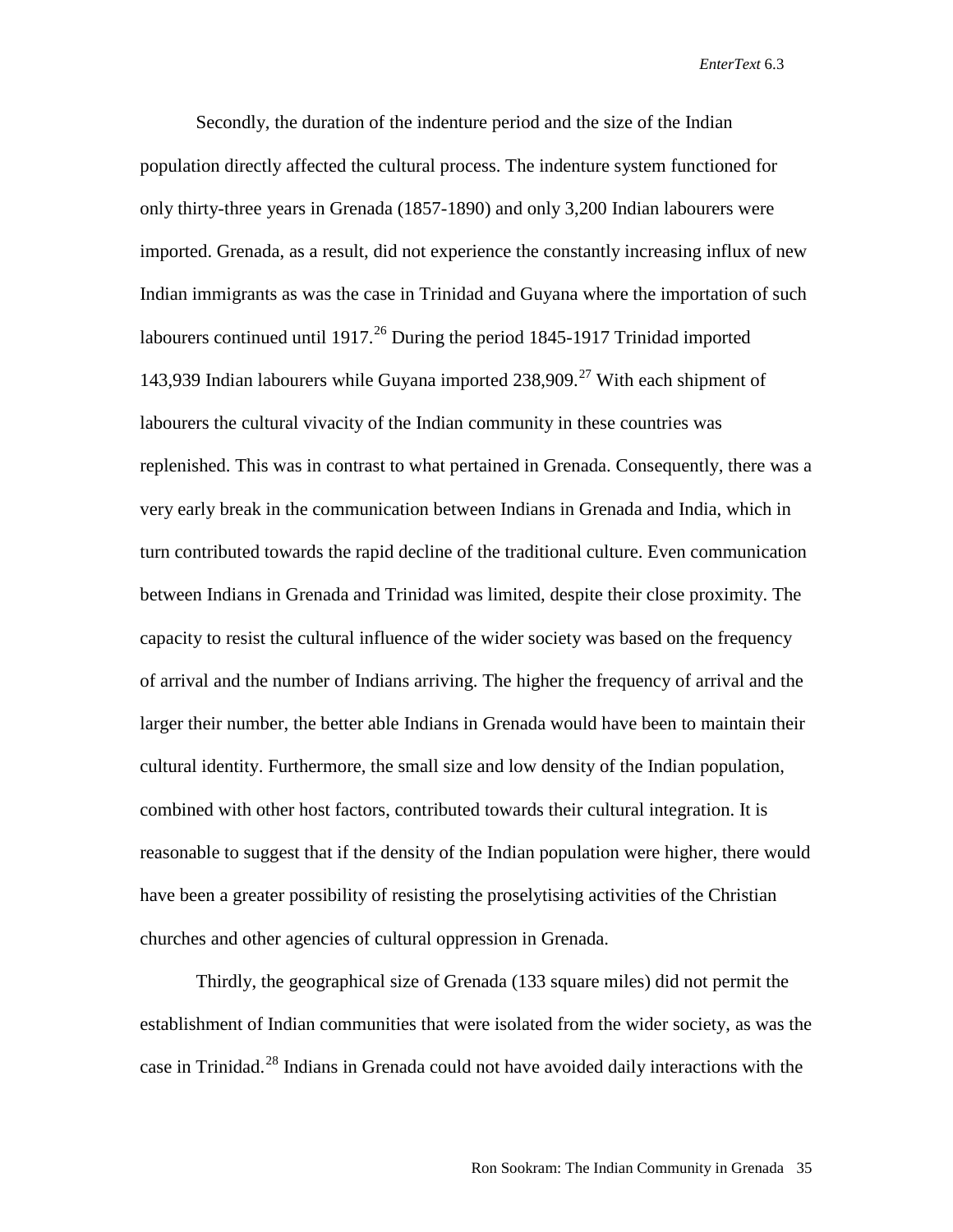larger black population, who had already adopted most of the eurocentric Christian customs. Compared to the relatively large size of Trinidad (1,980 square miles), where Indian communities developed in relative isolation and were able to establish a base of resistance against the cultural dominance of the wider society, a similar option was not available to the Indians in Grenada.<sup>[29](#page-22-22)</sup> Thus the geographical or physical size of Grenada facilitated the cultural integration of Indians.

Finally, in analysing the cultural history of the Indian population one must also take into account that an Indian middle class never developed in Grenada as was the case in Trinidad and Guyana, where this class was in formation even during the period of indenture, and consolidated its position through maintaining its linkages with the mass of the Indian population serving as its socio-cultural/ethnic base.<sup>[30](#page-22-23)</sup> From this base it contested the hegemony of the dominant classes in the society, even while its principal concerns were to secure its own class interests. In Grenada, the emergence of Indian middle class elements was late in coming, and did so at a time when the social system had already established the terms of their incorporation within the Grenadian mainstream: essentially, as persons devoid of Indian cultural support.<sup>[31](#page-22-24)</sup> As a consequence, the Indians who were drawn into the middle class in Grenada did so with limited cultural support from their ethnic base.

The combination of these factors, all working simultaneously, meant that the Indians' effort to resist forces of cultural integration was weak, and their attempts to recreate or reformulate aspects of their ancestral culture were always limited. In such a situation, Indians, as a group, were deficient in their level of cultural confidence. Confidence in its culture makes a community confident in its sense of selfhood and in its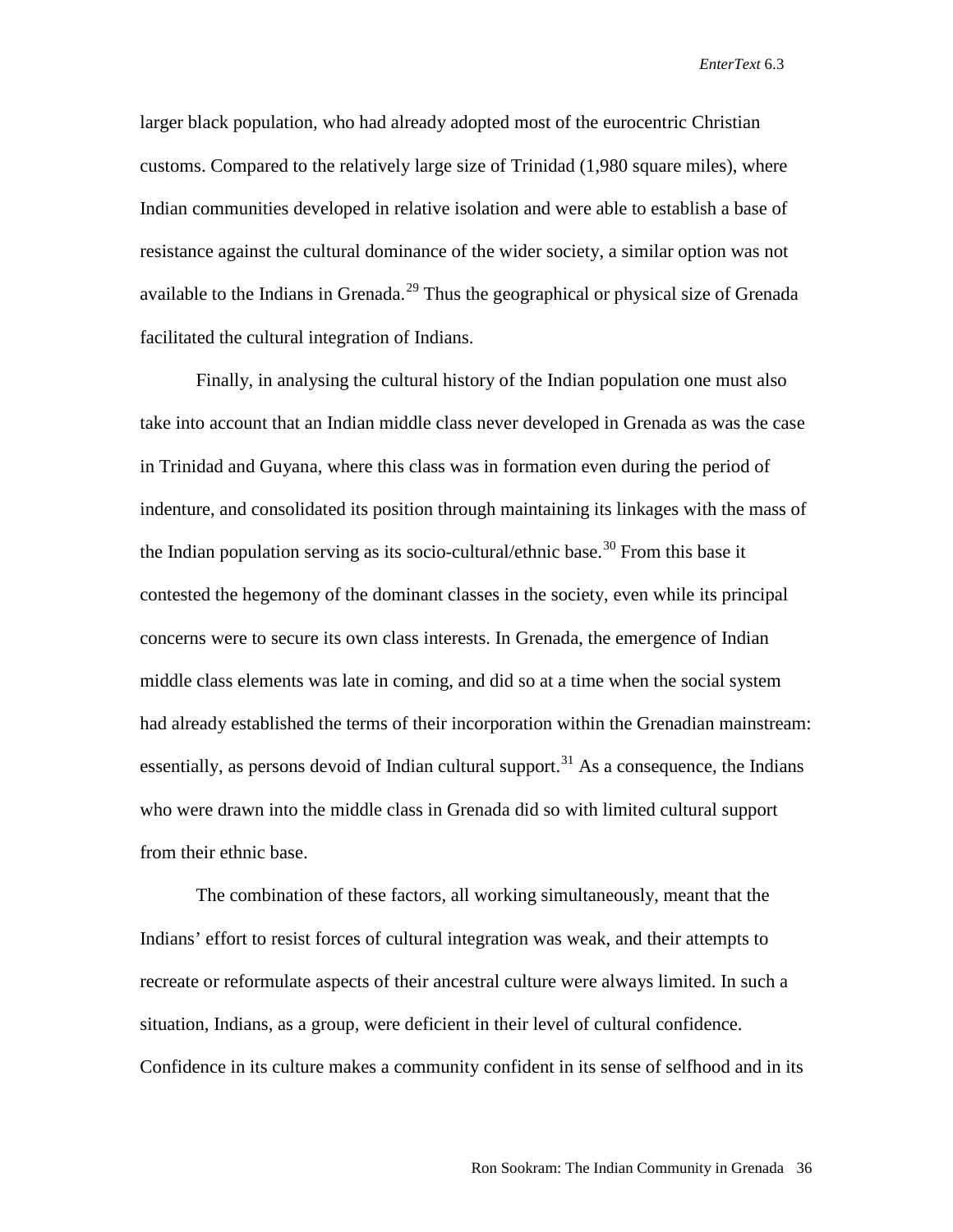relationship with the wider society. The active practice of one's culture results in the establishment of a cultural presence and serves to define a people. The strength of one's cultural presence is a great aid in strengthening the significance of the group in any particular space, time or condition.<sup>32</sup> In fact, cultural practice is also a tool for negotiating space. The Indian community in Grenada had limited opportunity for cultural manoeuvre and today many have had little acquaintance with Indian customs or activities. As a result, they are quick to refrain from participation in any such activities at the mere mention of them. The following statement by Joseph Lalite, a Grenadian schoolteacher of Indian descent, certainly points to this situation:

There is so much about my traditional Indian culture that I don't know. As a boy my grandmother sang Hindi songs, but we never saw it as important. If we had learnt them where would we use it, I saw it as having no place.<sup>[33](#page-22-26)</sup>

Such sentiments are an indication of the relatively unchallenged sway of the integration process in generally eliminating ethnic, social and cultural peculiarities among the Indians. While they resisted integration by recreating or reformulating a few traditional cultural elements, it seems that accommodation became the dominant mode of cultural engagement employed by the Indians. Understandably, by the second half of the twentieth century the overwhelming majority of Indians in Grenada were fully integrated into Grenada's Creole culture. In 1960 out of a total Indian population of 3,769 there were only eight Hindus, six Muslims and twelve persons who were not members of any particular religion. However, 3,743 were Christians, that is, 99.3% of the Indian community. $34$ 

Nevertheless, it must be pointed out that during the second half of the nineteenth and early twentieth centuries Indian religion and culture were relatively visible in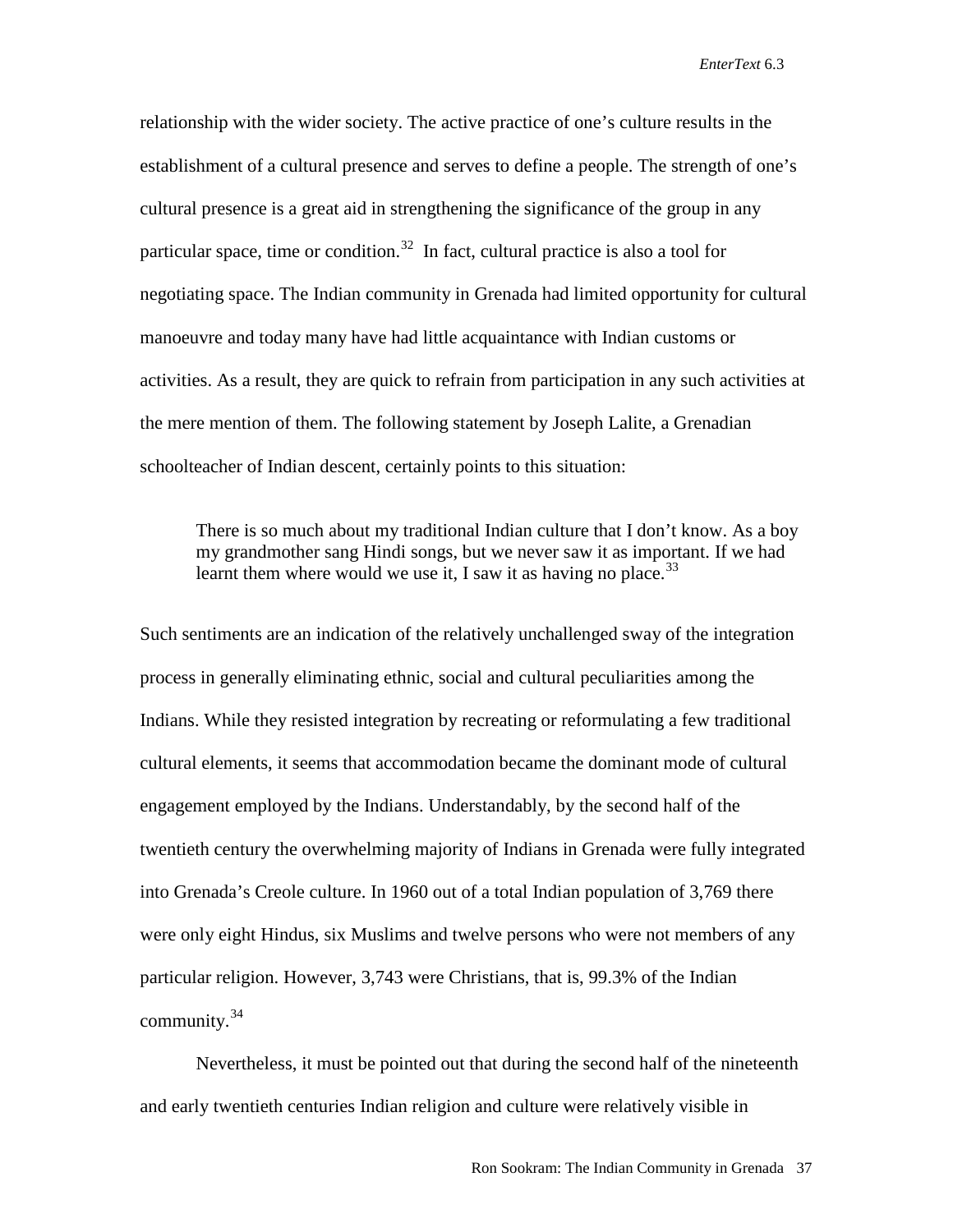Grenada. Not only were there Hindus and Muslims, but also cultural festivals such as Hosay were observed.<sup>[35](#page-22-28)</sup> The Muharram or Hosay festival was observed sporadically in Grenada from the late  $1850s$  to the  $1930s$ .<sup>[36](#page-22-29)</sup> In fact, Hosay had emerged as the most important and spectacular festival of the Indian diaspora in the nineteenth century, collectively celebrated by both Hindus and Muslims.<sup>[37](#page-22-30)</sup> The plantation labour regime provided an overarching commonality of experience to the Indian immigrants, irrespective of inherited differences of creed and caste. Additionally, the structure of Hosay and the procession presented an adequate frame for the expression of community aspirations of the Indian immigrants and their descendants. Moreover, most Indian immigrants were from northern India where Muharram was a popular public festival and were thus familiar with the rituals and observances associated with it.<sup>[38](#page-22-31)</sup> The festival and the procession incorporated a spectrum of practices, which allowed for participation by all the Indian immigrants irrespective of caste and religious affiliations.

It is not surprising that this festival was frequently observed in the early years of the Indians' presence in Grenada, when the proselytising by the Christian churches and other forces hostile to Indian traditions was not fully effective:

The coolies have had their usual annual demonstration of the Hosse. It has not been a grand affair, but, the few concerned in the arrangement of the show in St. George's seem to have been zealous and earnest. In such places as Trinidad and Demerara—where the coolie population is something to reckon—this rite of the Mahommedan coolies is, generally, celebrated with much stir, and at no small expense. $39$ 

It is claimed that the last Hosay procession was held in the 1930s in the parish of St. Andrew's and was stopped by the police.<sup>[40](#page-22-33)</sup> It can be proposed that the Hosay celebrations, observed in the public domain, were a strategy employed by Indians in their attempt to claim their cultural presence or space in Grenada. However, as cultural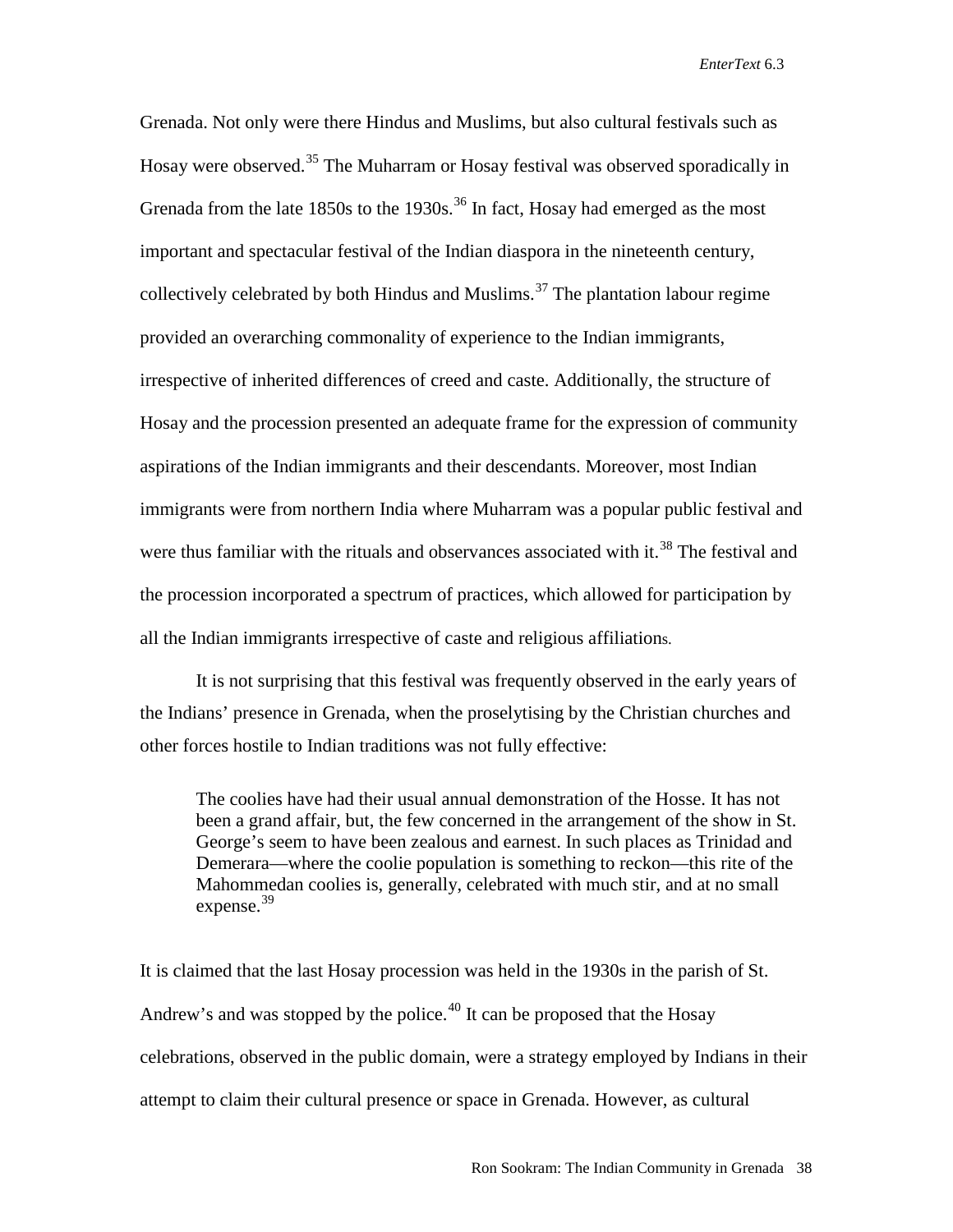integration became increasingly prevalent among the Indian population during the twentieth century, this festival was observed very irregularly and eventually completely disappeared after the 1930s. Its disappearance from Grenada is an indication of the extent to which Indians had been distanced from their earlier traditions and identity.

There were other Indian traditions that withstood the test of time. In the 1950s, there was an Indian orchestra that played Indian music accompanied by Indian dances in the parish of St. Patrick's where there was a concentration of Indians.<sup>[41](#page-22-34)</sup> Although surviving data points to only Christian marriages among the Indian community, one can imagine that during the period of indenture traditional Indian marriages might have taken place. However, arranged marriages continued to be practised in Grenada up to the 1930s under Christian rites.<sup>[42](#page-22-35)</sup> The Indians were also able to maintain a number of their traditional foods and methods of cooking. The survival of these various Indian cultural practices reinforces the argument that there was a dual process of cultural engagement within the Indian community, and implies that the colonial government was not completely effective in compelling the Indian population to shed all its traditions.

There were also attempts by members of the Indian community to resist the cultural influence of the wider society. In 1954, for example, Fredrick Mirjah formed the *Grenada East Indian Cultural Association*. [43](#page-22-36) The main purpose of this organisation was to stimulate and develop an Indian cultural consciousness among Indians and the wider society. Therefore, it was not surprising that the *Grenada East Indian Cultural Association* had organised the centenary celebrations of the Indians' presence, on May 1 1957. Other activities such as the observance of India's independence were also organised.[44](#page-22-37) However, by the middle of the 1960s this Association too had disintegrated,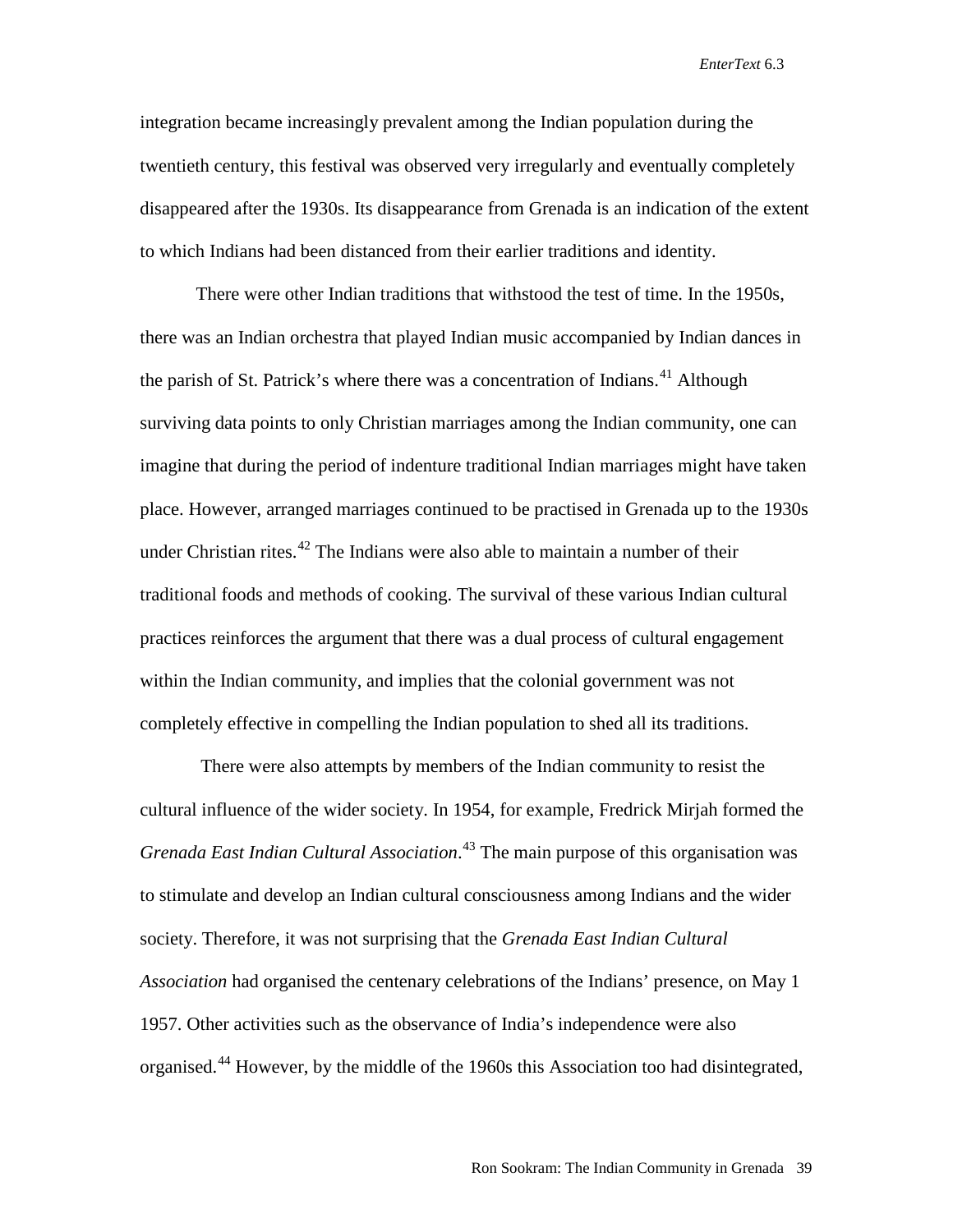indicating the large degree of cultural negation among the Indians. The vast majority of Indians in Grenada did not consider it essential to have such organisations.<sup>[45](#page-22-38)</sup>

### **Race relations with the majority Afro-Grenadian population**

Competition for scarce economic resources usually shapes race relations in multi-racial societies. This sort of competition is generally manifested in racial prejudice, expressed in actions such as aggression and avoidance behaviour.<sup>[46](#page-22-39)</sup> Indian immigration to Grenada was expected to create competition for estate work, thereby lowering wages and compelling Africans to return to the estates in larger numbers, but this expectation was never fulfilled. On the contrary, in the view of one colonial official, the Africans were not economically threatened by the presence of Indians:

While immigration may serve to stimulate the native labourer to the exercise of greater industry by the healthy competition it will excite… the emancipated class are reluctant to continue the avocations with which so many better associations are connected…. They all more or less aspire to become "independent proprietors" and embrace every opportunity to purchase bits of freeholds in order to sever themselves from their connections with their former masters…. They look with no jealous eye upon the coolies, on the contrary they hail his arrival with joy and seem to regard him as the instrument destined eventually to release them from the necessity of daily manual labour. $47$ 

Grenada faced economic problems throughout the second half of the nineteenth century, particularly in its sugar industry. Actually, it was during the period of Indian indenture (1857-1890) that Grenada's sugar economy experienced a severe depression leading to an end of sugar production for export.<sup>[48](#page-22-41)</sup> The peasantry was another area of Grenada's economy where Indians and Africans shared and cultivated crops mainly for export, thereby leaving little opportunity for competition at the local level. Also, from the second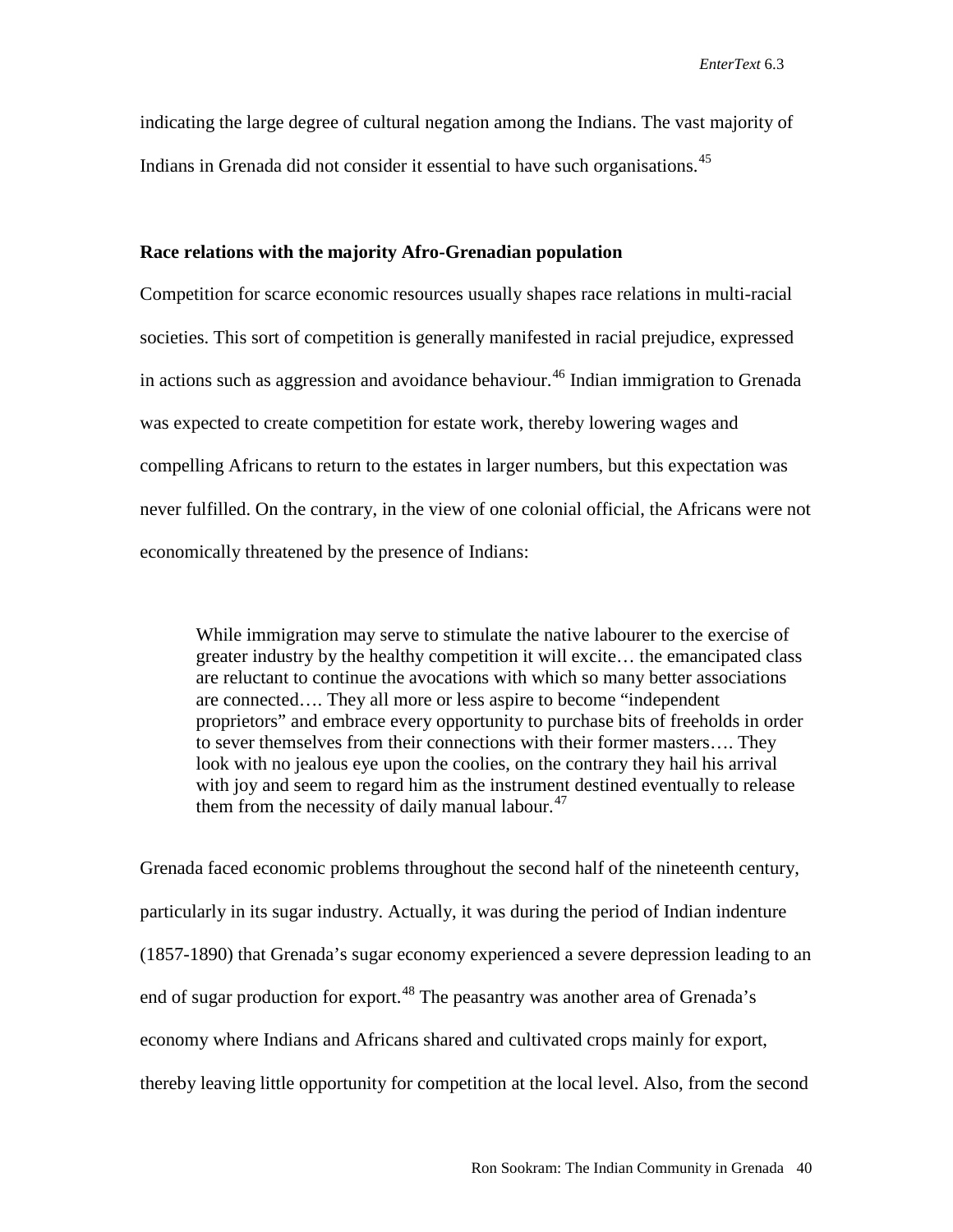half of the twentieth century Grenada's public and private sectors became popular areas where both groups searched for employment. However, being a small community, Indians were not a threat to Africans for economic resources and this is partly responsible for the cordial nature of relations between both groups. In the period 1857-1960, the Indian population ranged from 2,000 to 3,767, while the African community ranged from 35,000 to 86,000.<sup>[49](#page-22-42)</sup> Consequently, in every aspect of the economic sphere Indians were outnumbered and were not seen as depriving Africans of any resources.

Unlike Grenada, in Jamaica it was evident that economic competition was directly connected to Indian-African antagonism or hostility. In Jamaica during the 1930s, anti-Indian sentiments were founded on the potential threat Indians created in competing for employment in a situation of scarce job opportunities among essentially agricultural labourers.<sup>[50](#page-22-43)</sup> These workers were attached to the sugar and banana industries which were both operating under volatile global circumstances and were subjected to retrenchment in this period. It was estimated that as many as three persons were competing for each available job, a situation that led to the depressing of wages since there was a large supply of reserve labourers.<sup>[51](#page-22-44)</sup> On the other hand, based on the small size of the Indian population in Grenada, Indians were not capable of successfully protecting (if required) their interests against the dominant African population.

From the early twentieth century the level of interaction between both groups gradually increased because most Indians acquired lands in areas where Africans were already settled. The establishment of mixed communities, mainly in the parishes of St. Patrick's and St. Andrew's, caused an increase in the daily interactions between these two groups which, over time, facilitated an improvement in race relations. Nevertheless,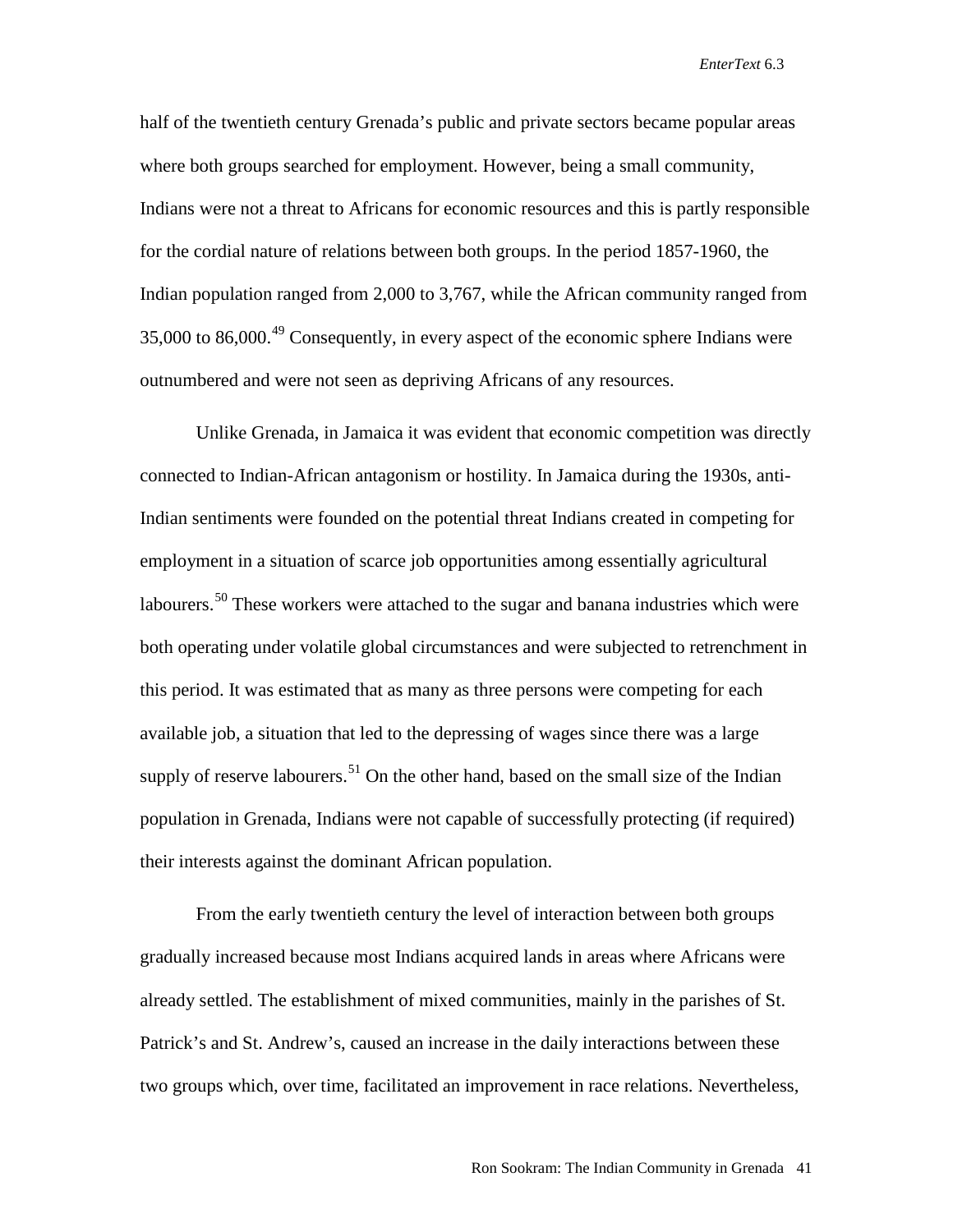with this growing contact, racial stereotyping might have been intensified because the differences between both groups were now under closer scrutiny. The clearest indication of tension between the groups is the derogatory terms used. Indians labelled Africans as *nigger* and *congo*, which implied that Africans were wild, stupid and ugly, while Africans called Indians *coolie*, implying that the Indians were so debased and degraded that they were at a lower level of humanity.<sup>[52](#page-22-45)</sup> Both groups also composed songs or rhymes that expressed their feelings of disgust at each other.

Because of culture-bound attitudes and values operating within each group Indian-African sexual relations were rare before the twentieth century, even though there was a shortage of Indian women in Grenada.<sup>[53](#page-22-46)</sup> As one scholar pointed out,

Given the prevalence of miscegenation throughout the history of the Caribbean, its relative absence among Indians and individuals of African ancestry up to the end of nineteenth century is all the more revealing of racial attitudes and relations than mere cooperation in the workplace.<sup>[54](#page-22-47)</sup>

However, as the twentieth century progressed, such inter-racial unions became widespread. As a consequence of these unions, a new social group was added to the demographic composition of the island, namely the *dougla*, a person of mixed Indian and African ancestry. The term d*ougla* had a derogatory meaning similar to "bastard" and was derived from the Bhojpuri dialect spoken by most Indian immigrants to the Caribbean.[55](#page-22-48) This *dougla* population became more evident with each successive generation; however, official data on this group is not available. Initially, Africans had been more accommodating and tolerant than Indians with respect to the acceptance of *douglas* and inter-racial unions. Over time, the negative connotation faced by these mixed persons disappeared and both Indians and Africans accepted them. Further, most Indians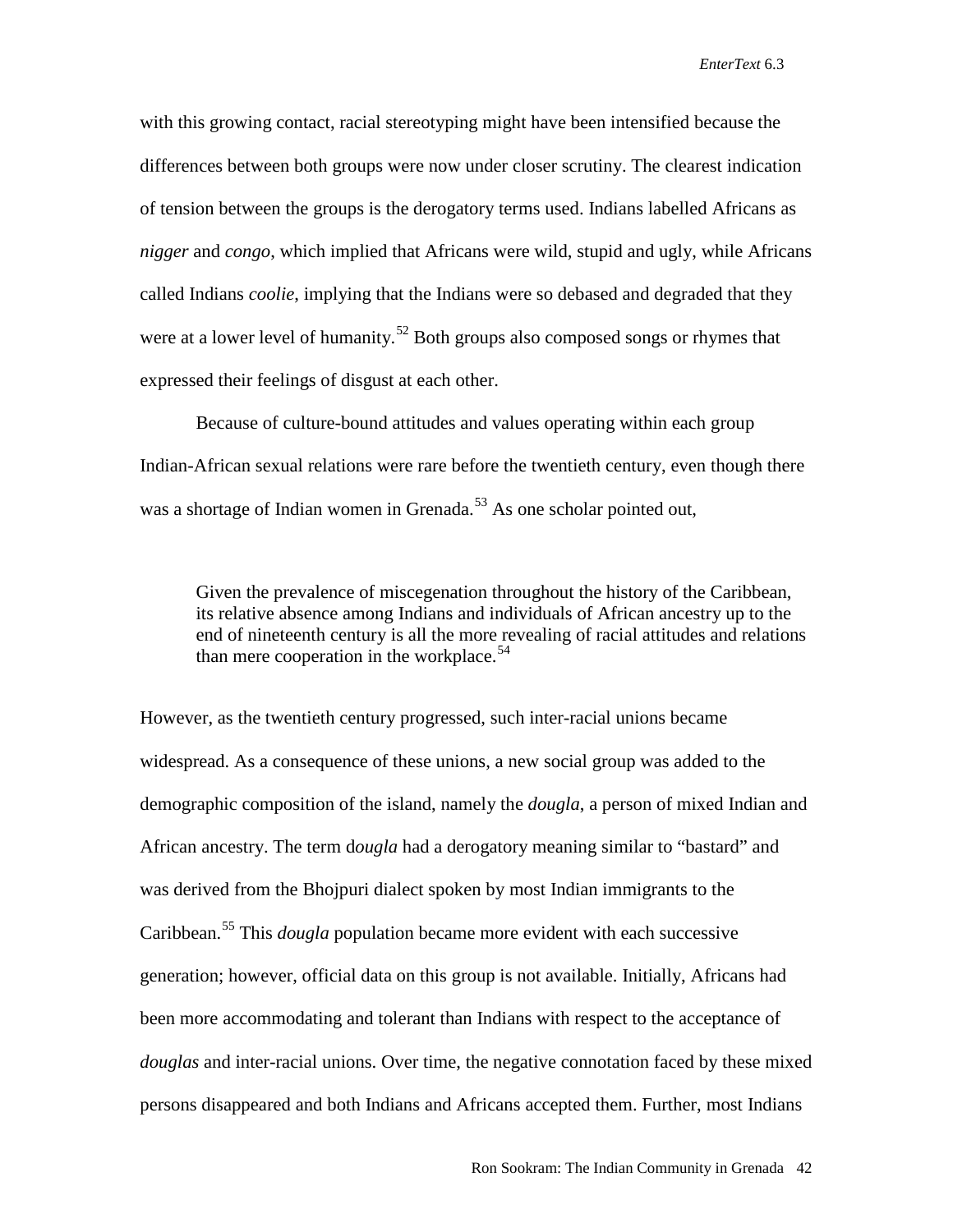in Grenada assume that there is limited opportunity to find suitable Indian partners since the Indian population pool is very small. As a result, a significant number of Indians tend to extend their options by turning to the African and *dougla* populations to find companions.[56](#page-22-49) This obviously affects the growth of the Indian community but simultaneously facilitates a closer relationship between both groups.

It seems logical to suggest that with the growing mixed population and their general acceptance by both Indian and African families, the gap that existed between these groups was being increasingly breached, since these mixed individuals were able to communicate and identify with both worlds and in turn brought both races closer. This formulation, however, gives almost exclusive weight to human agency and ignores completely the importance of process. It was the process of cultural integration between both groups that facilitated a new interactive platform for communication on terms which did not previously exist. This common cultural platform intensified during the twentieth century and brought both races closer.

As stated earlier, the establishment of communities that were comprised of both Indians and Africans contributed towards an improvement in the nature of race relations over the years. This factor was particularly influential when, by the late nineteenth century, Indians began rapidly to adopt Christianity and other aspects of Grenadian culture.<sup>[57](#page-22-50)</sup> With the intensification of the process of cultural integration there was a growing self-identification among Indians with Grenadian culture. Therefore, by the 1950s or even earlier, the Indians had integrated to such an extent that Grenada had become a less culturally fragmented society. Consequently, the racial stereotyping that existed within both groups became less significant.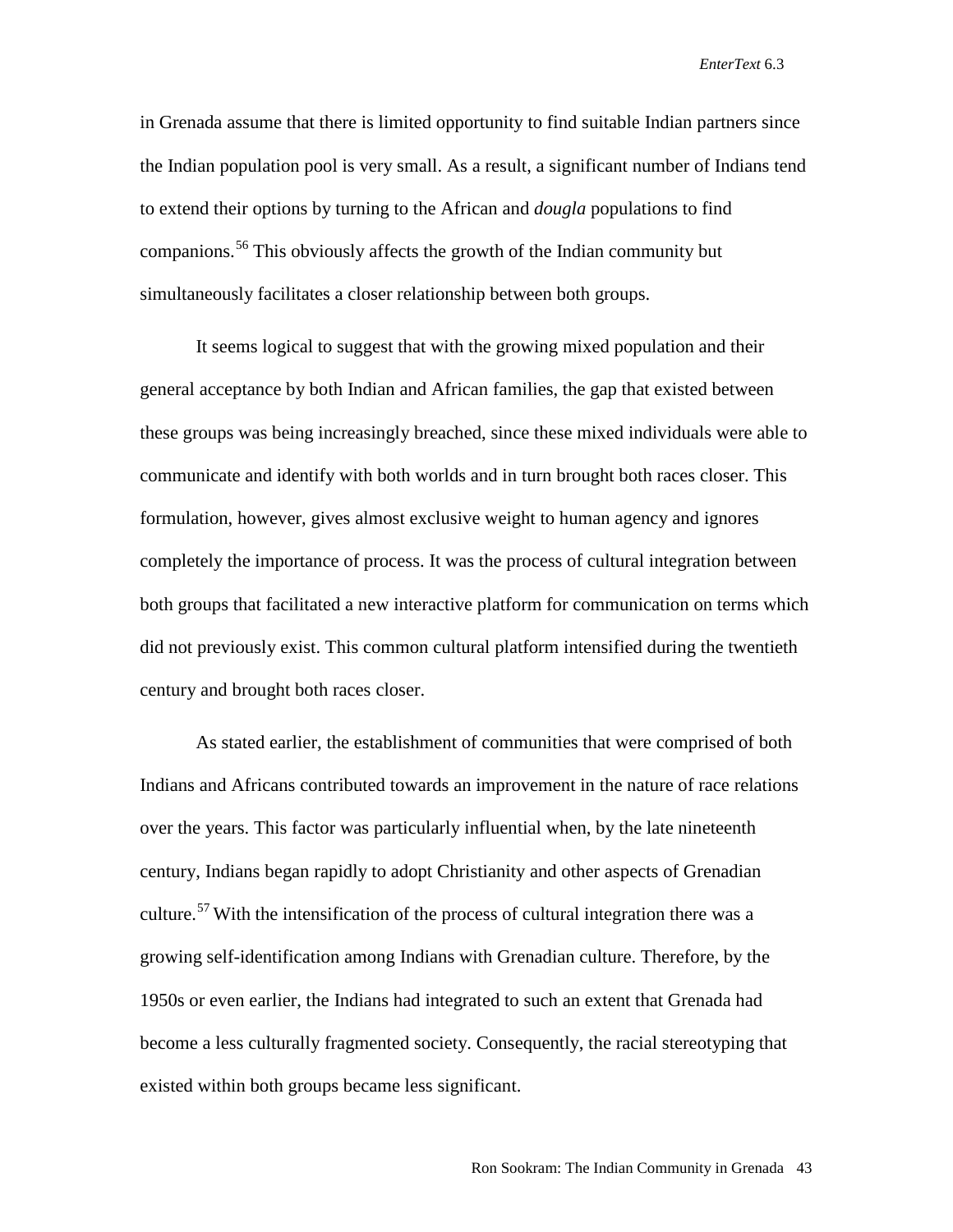Grenada's system of education also played an important role in Indian-African relations. Both primary and secondary schools in Grenada enrolled children from diverse racial backgrounds. Thus an environment was created whereby children from both groups interacted on a daily basis, which in turn facilitated the breaking down of racial differences. To this end, religious denominations played a pivotal role as homogenising agencies among Indians and Africans in Grenada, a role centred on the Christianising mission of these groups. The schools and churches served as a common meeting ground for Indians and Africans. These formal structures were the bearers of the prescribed roles and common value-orientation of the wider society. They became spaces within which the changing tone of race relations between the two groups would be structured.<sup>[58](#page-22-51)</sup>

All social, economic and political institutions were (and are still) shared by both Indians and Africans and thus indirectly functioned as integrating agents among the races in Grenada. Since, in this context, race separation was extremely restricted, Africans and Indians were forced to interact closely with each other on a daily, routine and noncompetitive basis, resulting in a drastic breakdown in the common misunderstanding and stereotyping that has long existed. At the same time, however, closer and more intense interaction has not automatically produced harmonious race relations. The evidence suggests that there were cases when such interactions were, in fact, occasions for awakening racial prejudices based on the mutually shared racial stereotypes inherited from colonialism. Though these cases were few, greater interactions between Indians and Africans did not, necessarily, eradicate racial conflict. Furthermore, in Grenada political parties did not have racial or ethnic allegiances because the demographic composition of the island eliminated this possibility. This is quite unlike territories such as Guyana and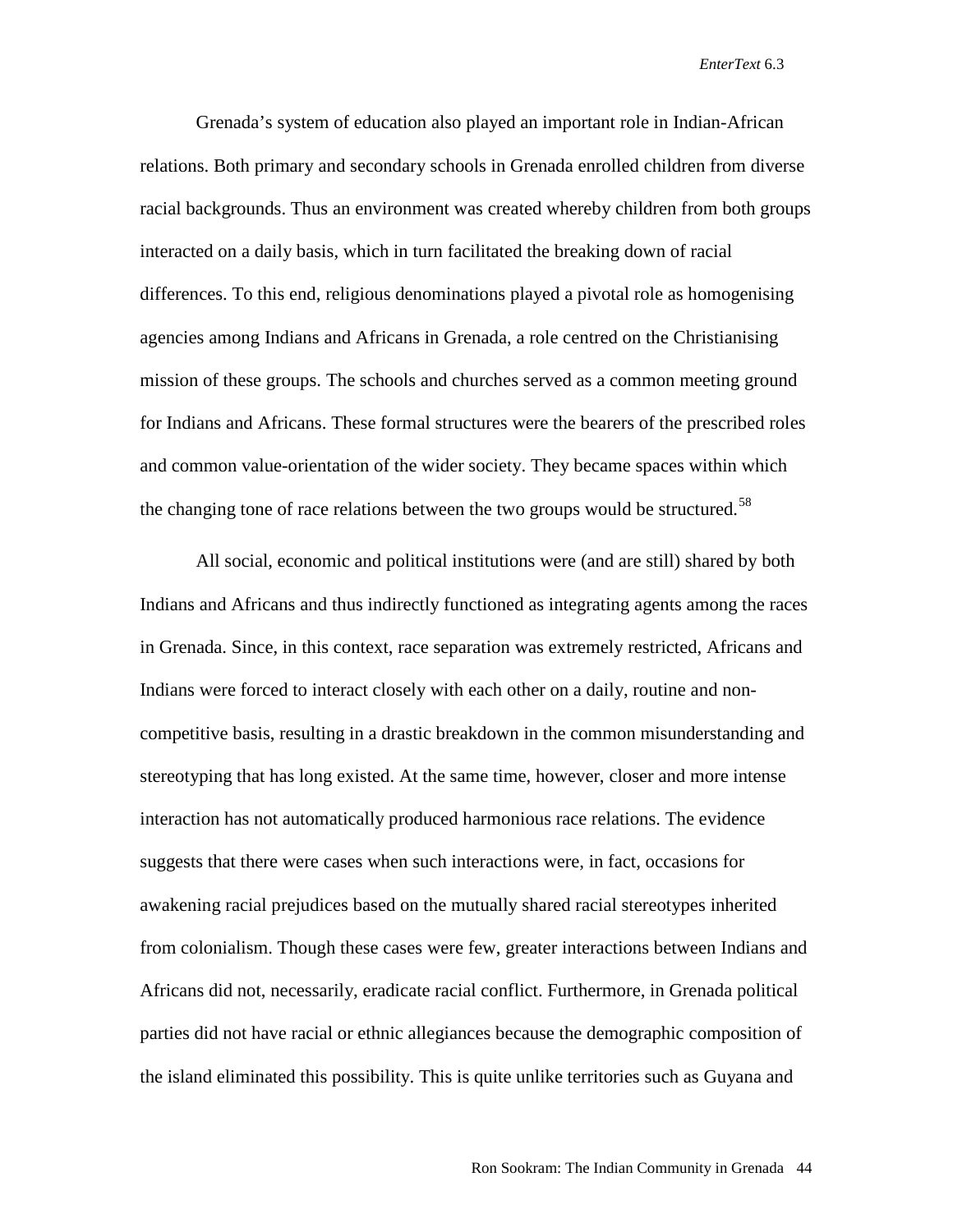Trinidad and Tobago where political leaders commonly appeal to ethnic and racial sentiments in order to enhance their mass support, which has all too often resulted in the political polarisation of these societies.

In Grenada the common cultural platform which emerged as a result of the cultural integration between these groups brought both races closer and played a direct role in the waning of the significance of racial stereotypes by the middle of the twentieth century. In addition, the small size of the Indian population was fundamental in shaping the nature of that relationship because it determined the conditions that the economic resources were shared between these races, and it mitigated any political influences which might have negatively impacted on their relationship with the African population. These historical circumstances have allowed the Grenadian society to move forward without situations of racial hostility and violence.

# **The Indians' contribution to Grenada's society**

It remains a moot point whether Indian immigration to Grenada was necessary. Whether it was successful is also a matter of perspective, but at best its success was marginal.<sup>[59](#page-22-52)</sup> Nonetheless, Grenada's sugar industry neither expanded nor significantly improved during Indian immigration. According to Brizan, it was during the period of Indian indenture (1857-1890) that Grenada's sugar economy experienced a severe depression leading to an end of sugar production for export.<sup>[60](#page-22-53)</sup> On the other hand, the Indian immigrants played a crucial role in the expansion and development of Grenada's cocoa industry. Some were indentured on cocoa estates but the majority had cultivated this crop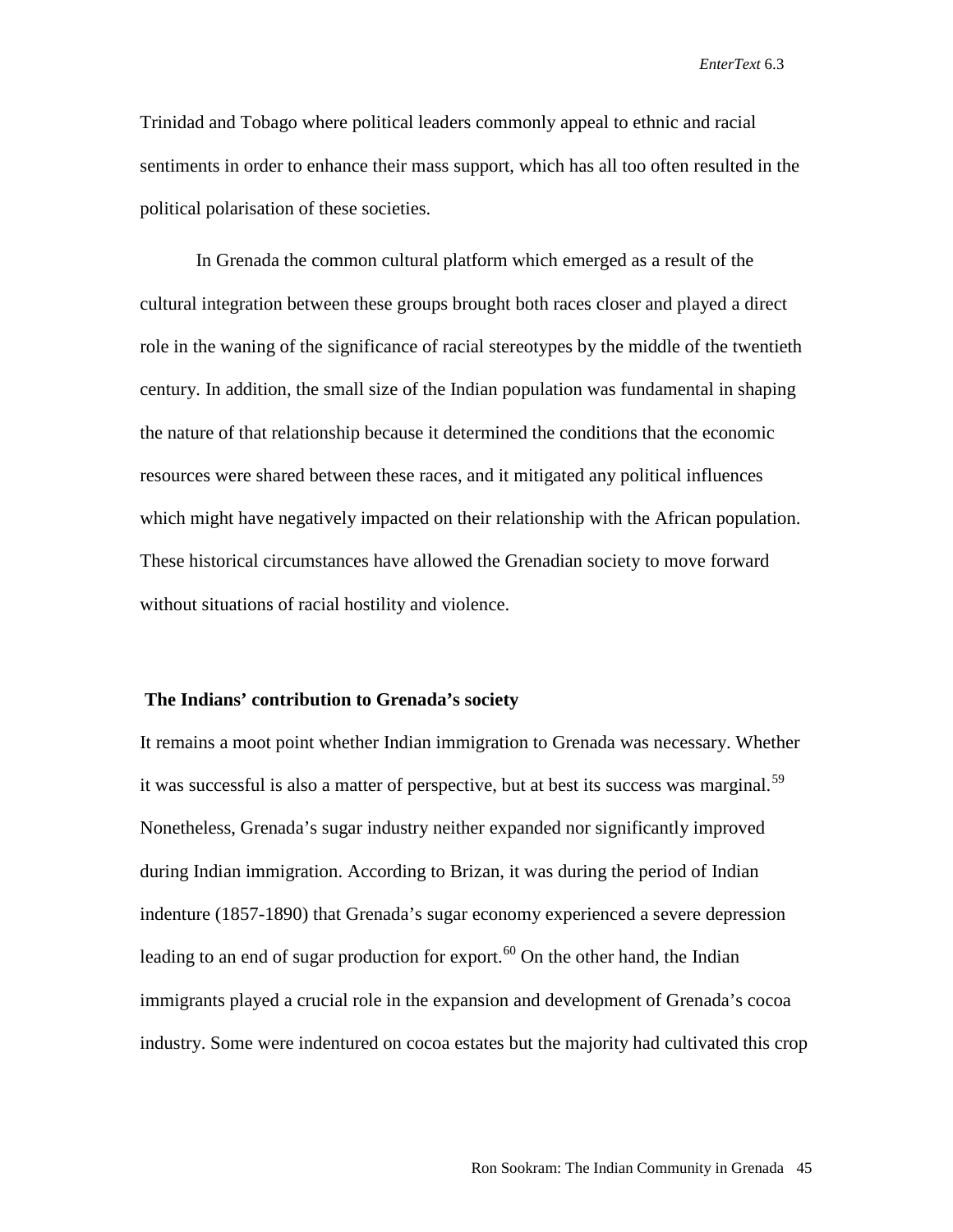on their private holdings, after completing their indenture contracts. The *St. George's Chronicle* commented in 1876 on this phenomenon:

It is to be remarked that since their introduction into Grenada, there has been no increase of the crops of sugar or rum. It will be said on the other side, that production of cocoa has increased, owing to the withdrawal of so many labour [sic] from the sugar estates—and that if both production[s] are looked at [at] once, it will be seen how far the labour of the coolies has benefited the island. Many coolies have[,] apparently, settled in the colony; have purchased lands and settled down as growers of cocoa, provisions, and livestock…. [61](#page-22-54)

Up to the end of the twentieth century most Indians had remained significantly involved in the island's agricultural sector.<sup>[62](#page-22-55)</sup> While this sector has experienced its share of frustration, the Indian community, like their fellow Afro-Grenadians, continued to produce food for local consumption.

A minority of Indians have been fortunate enough to become large proprietors. By the 1960s, there were at least three Indians who became conspicuous property owners. Norbert Nyack became the owner of Belmont Estate in St. Patrick's, and also owned other parcels of land that, in time, made it possible for him to become one of the largest producers and exporters of nutmegs in Grenada. From his success in the nutmeg industry he was then able to acquire real estate property in the town of Grenville, which is still very valuable.<sup>[63](#page-22-56)</sup> In 1964, R. M. Bhola bought two small estates in St. Andrew's, covering about a hundred acres in total. Bhola concentrated on the cultivation of bananas rather than nutmegs or  $\csc 0a$ .<sup>[64](#page-22-22)</sup> The other notable Indian who acquired a large acreage of land was Mr. Ramdhanny, also from the parish of St. Andrew's. He was a major cocoa producer and exporter in Grenada. The wealth acquired from cocoa cultivation allowed him to invest in other business enterprises.<sup>[65](#page-22-57)</sup>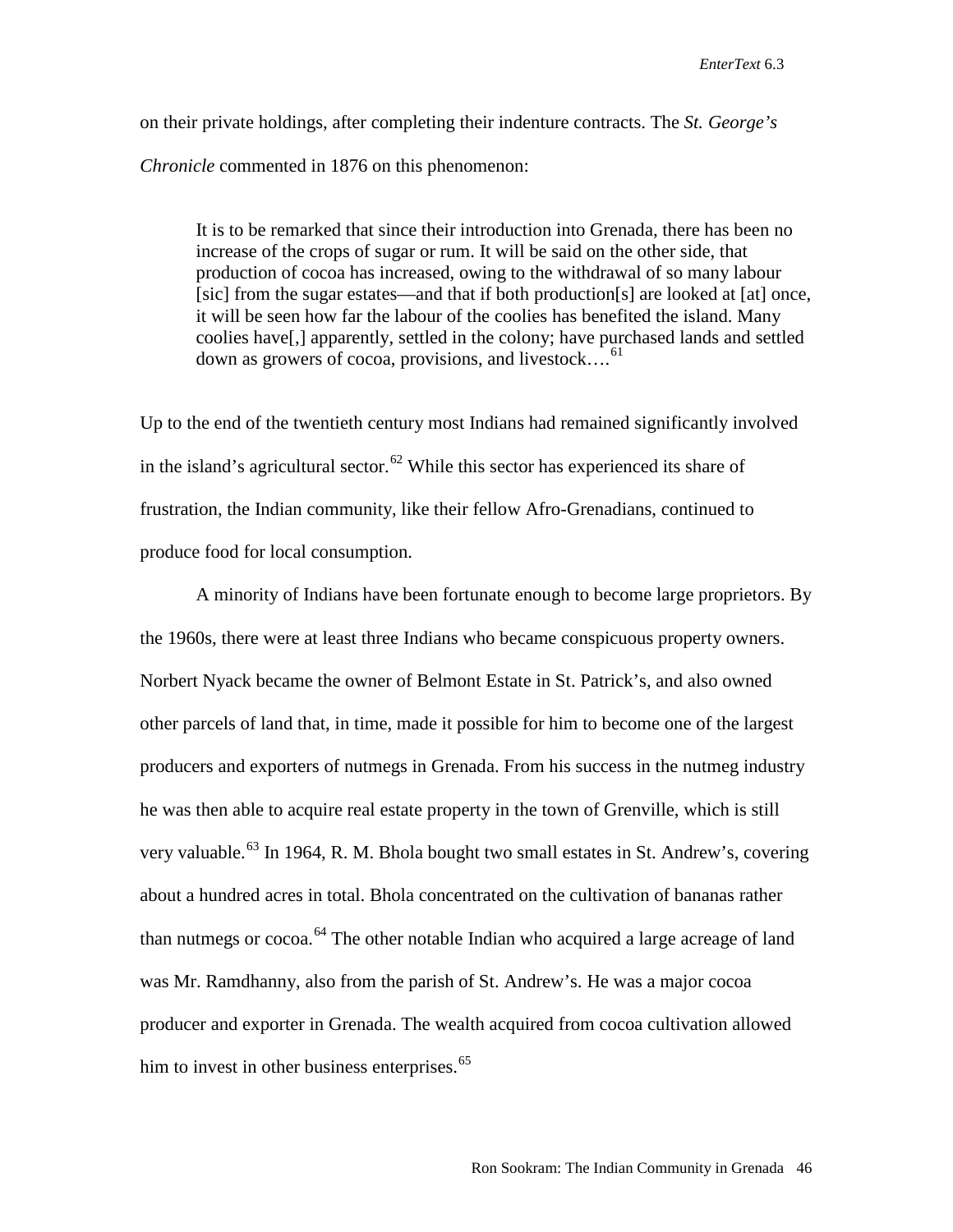In every profession Indians have been qualified and provided their services to the Grenadian public.<sup>[66](#page-22-58)</sup> It is interesting to note that one of the first female doctors in Grenada is Jennifer Isaac-Japal, a woman of Indian descent, who is not only an inspiration to Indian women but also to all Grenadian women in their quest for success and equal opportunity.<sup>[67](#page-22-59)</sup> Since the 1950s, a large number of Indians have worked in the teaching profession, educating the Grenadian population at all levels. One must point out that the Indian community played a very instrumental role in the establishment of the McDonald College in the parish of St. Patrick's. Due to the agitation of the *Grenada East Indian Cultural Association* to the Church of Scotland in Grenada, this secondary school was founded on 21 January 1963.<sup>[68](#page-22-24)</sup> Funds were raised by the Association to assist in the building of the school. Initially, it was established to provide secondary education for children of Indian descent who lived in the surrounding parishes. However, the school welcomed students from the wider society and thus has played a fundamental role in providing an opportunity for secondary education for all since 1963.

In the political realm of Grenada's history, persons of Indian descent have also made remarkable contributions. There have been members of this community in every government since 1961. In every national or general election between 1961 and 2003 persons of Indian ancestry have participated in the political process.<sup>69</sup> The inclusion of Indians in popular party elections enhanced their prominence in the mainstream of national politics and this gave a greater impetus to their engagement with Grenadian society, even at the highest level. Their involvement was not based on race nor did the Indian politicians derive any political mileage as a result of this factor. Their acceptance into these political parties and their being elected by the Grenadian people clearly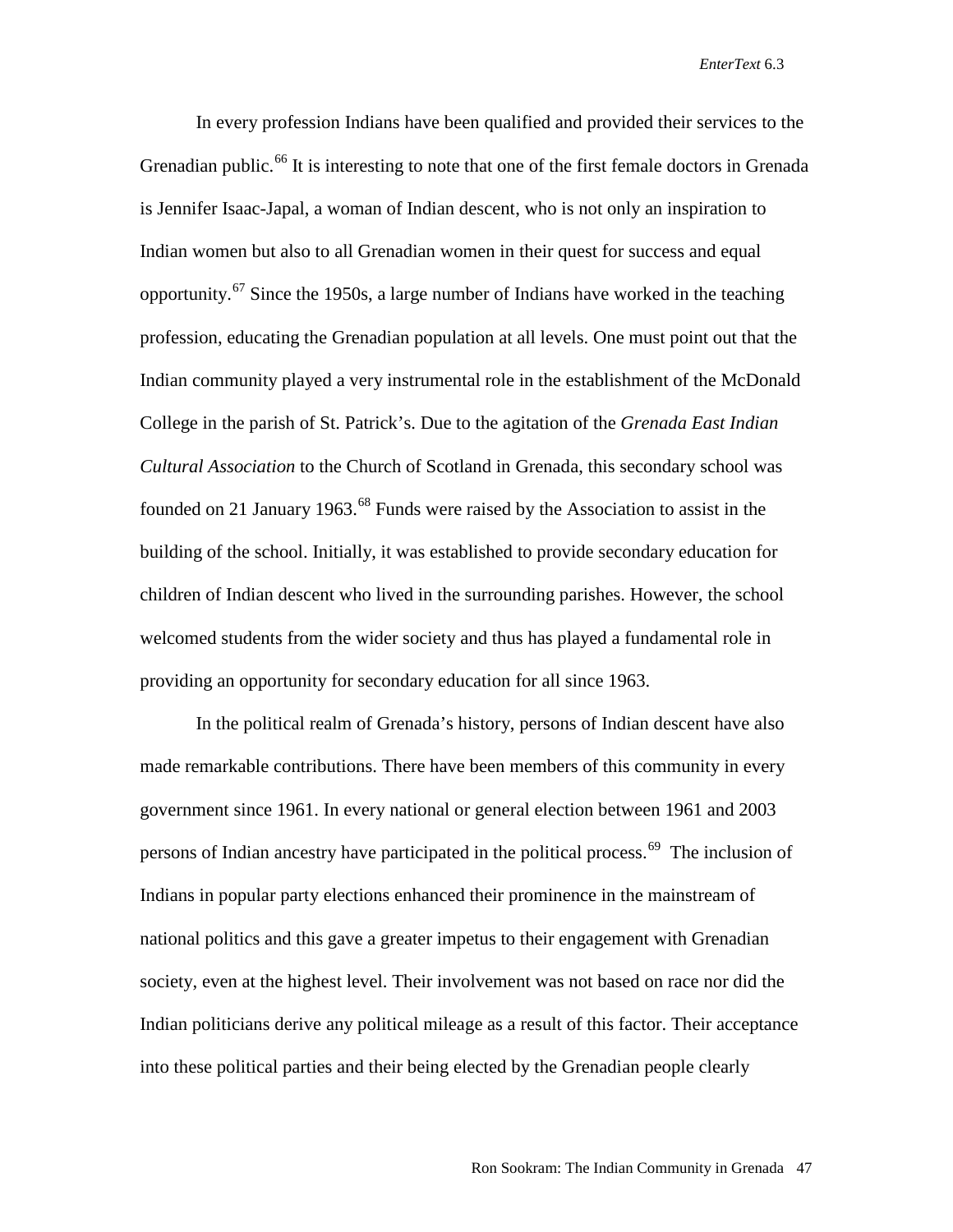indicates the Indians' inclusion into Grenada's society. Further, the ordinary members of the Indian community participated in the political process by exercising their right to vote, and some Indians who had become members of the upper economic class made large financial contributions to the major political parties.<sup>[70](#page-22-60)</sup>

# **Conclusion**

The indentured labour scheme was directly responsible for the establishment of a permanent Indian community in Grenada during the late nineteenth century. From that period to the present, Indians have become completely incorporated into Grenada's society. In every aspect of Grenadian life, Indians have identified with it, participated in it and contributed to it. This degree of identification and participation results from the cultural integration of Indians, which in turn, has led to their acceptance by the wider society. Also, the nature of race relations between Indians and the dominant Afro-Grenadian population was and continues to be peaceful. The Indian community did not pose an economic threat to the African population and therefore created a situation of very limited racial tension. In addition, the process of cultural integration between both groups facilitated a new interactive platform for communication on terms which did not previously exist. This common cultural platform, which intensified during the twentieth century, brought both races closer. The above discussion clearly demonstrates that the Indian community have progressed from the status of immigrants or transient migrants to permanent citizens of Grenada.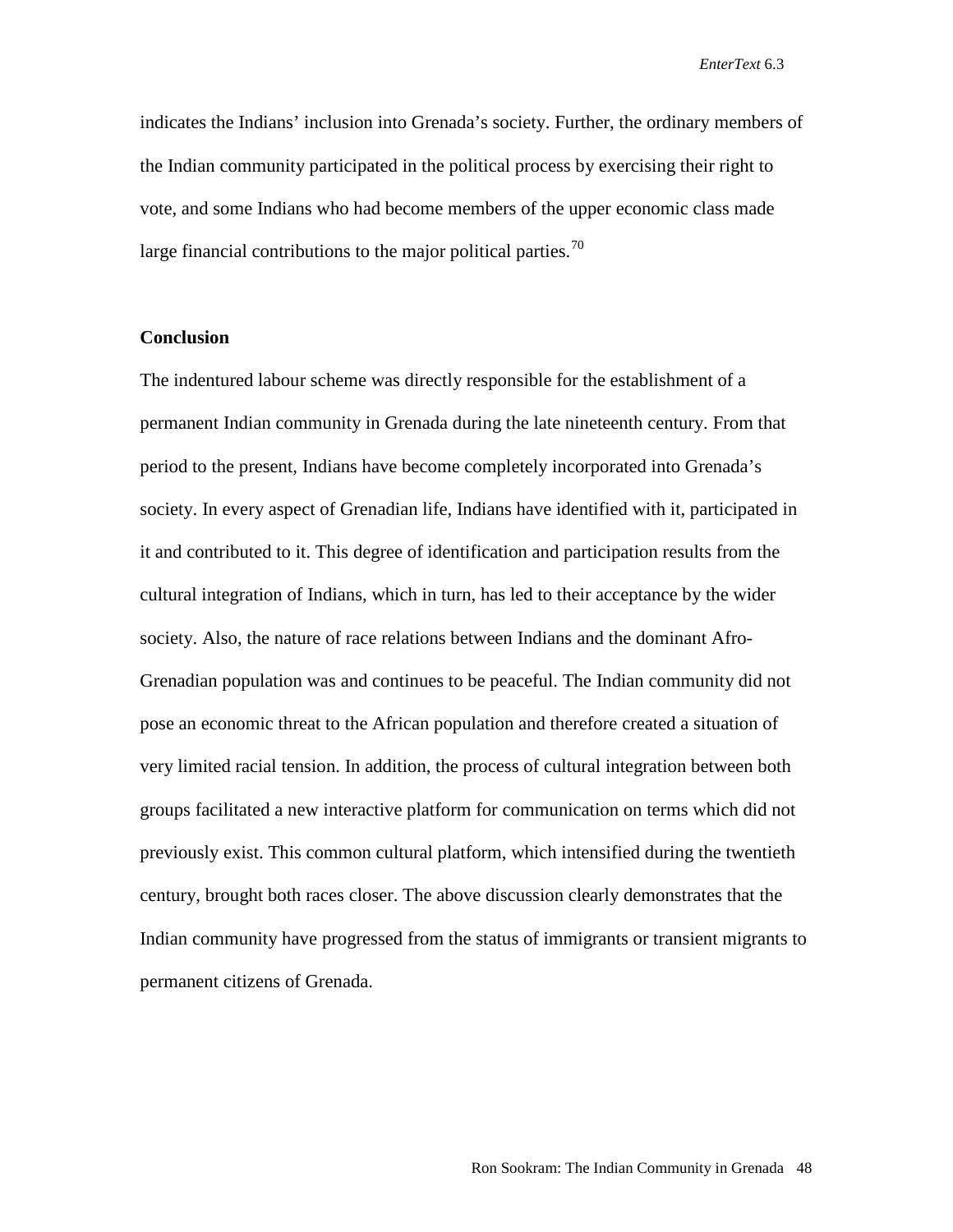#### **Notes**

<span id="page-20-0"></span><sup>&</sup>lt;sup>1</sup> Ron Sookram, "Grenada on the eve of Indian Immigration" (*The Arts Journal* 1, 2005), 26-28.<br><sup>2</sup> Beverley Steele, *Grenada: A History of its People* (Oxford: Macmillan Education, 2003), 185-87.<br><sup>3</sup> George Roberts and

<sup>&</sup>lt;sup>4</sup> Roberts and Byrne, 129. Only 392 Indian immigrants were repatriated to India. Some had also migrated to other territories such as Trinidad and British Guiana but the vast majority remained in Grenada as permanent settlers.<br><sup>5</sup> St. George's Chronicle and Grenada Gazette, 11 August 1877.

<sup>&</sup>lt;sup>6</sup> Ron Sookram, "The History and Culture of Indians in Grenada, 1857-2003" (Ph.D. diss., University of the West Indies, 2005), 176.<br>
<sup>7</sup> St. George's Chronicle, 11 August 1877.

<sup>&</sup>lt;sup>8</sup> Grenada Registrar Office, 1880-1920. Examination of documents from the Grenada Registrar's Office dealing with land transactions indicates that this was the average size of land purchased by Indians. <sup>9</sup> Sookram, "History and Culture," 177. The rate for one acre ranged from as low as £5 to as high as £15 during the late nineteenth and early twentieth centuries.<br> $^{10}$  CO/ 104/ 18. Minutes of the Executive Council 1881 to 1882, 30 June 1881.

 $11$  Creole culture is essentially the ways of life that have developed in the Americas specifically in those societies where plantations / colonialism have served as a dominant element in the social structure. Creolization is a cultural process which might be divided into two aspects: acculturation, the absorption of one culture by another, and "interculturation," a more reciprocal and spontaneous process of enrichment and intermixture on both sides. For further information see Kamau Brathwaite, *The Development of Creole*  Society in Jamaica, 1770-1820 (New York: Oxford University Press, 1971), 290-305.<br><sup>12</sup> Sookram, "History and Culture," 96-7.<br><sup>13</sup> Ibid., 120. The Rainbow City celebration is an annual event in the parish of St. Andrew's wh

the emancipation from slavery in Grenada. St. Patrick's Day is also an annual event celebrating the historical significance of the parish of St. Patrick's.<br><sup>14</sup> Sookram, "History and Culture," 146.

<sup>15</sup> *St. George's Chronicle*, 5 April 1862.<br><sup>16</sup> Ibid., 20 May 1865. <sup>17</sup> Ibid. <sup>18</sup> Ibid.

<sup>&</sup>lt;sup>19</sup> Ibid., 10 May 1884. The Presbyterian Church of Nova Scotia started the Presbyterian Mission among the Indians in the Caribbean in 1868. With Trinidad as a base, the mission was extended to Grenada, St. Lucia and British Guiana by 1885.<br><sup>20</sup> Grenada Population Census, 1891.

<sup>&</sup>lt;sup>21</sup> Steele, 200.<br>
<sup>22</sup> Steele, 200.<br>
<sup>23</sup> Ibid., 68.<br>
<sup>23</sup> Grenada Population Census, 1891.<br>
<sup>25</sup> Sookram, "History and Culture," 111.<br>
<sup>25</sup> Sookram, "History and Culture," 111.<br>
<sup>26</sup> For further information see Walton L

<sup>&</sup>lt;sup>27</sup> Roberts and Byrne, 129.<br><sup>28</sup> For further information see Gerad I. M. Tikasingh, "The Establishment of the Indians in Trinidad, 1870-1900" (Ph.D. diss., University of the West Indies, 1973).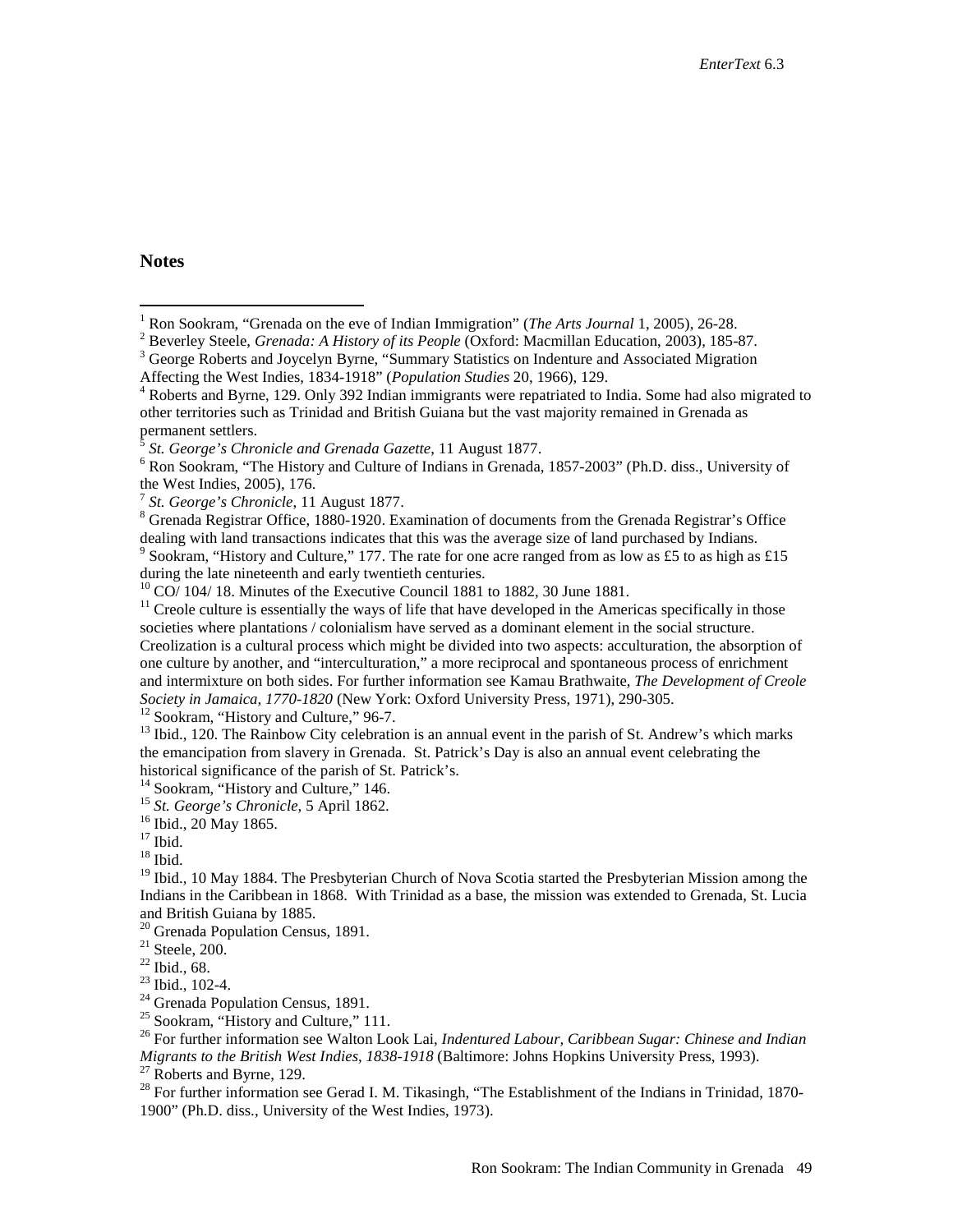<sup>29</sup> Sookram, "History and Culture," 152.<br><sup>30</sup> See Clem Seecharan, *'Tiger in the Stars': The Anatomy of Indian Achievement in British Guiana 1919-29* (London, Macmillan Education, 1997), 231-309. Also Bridget Brereton, 'Social organisation and Class, Racial and Cultural conflict in Nineteenth century Trinidad' in Kevin A. Yelvington, ed., *Trinidad* 

<sup>31</sup> Sookram, "History and Culture," 276-77<br><sup>32</sup> Ibid., 155.<br><sup>33</sup> Joseph Lalite, Interview by author, 26 July 2001.<br><sup>34</sup> Grenada Population Census, 1960.<br><sup>35</sup> Hosay, Muharram tadjah or Hussay was in the nineteenth century the first Islamic month of Muharram, or twelve new moons after the last celebration (since the Islamic calendar was a lunar one with alternating months of thirty and twenty nine days). The festival commemorated the death of the Prophets' grandsons Hassan and Hosein and especially the latter's death in the battle of Kerbala at the hands of the Ummaid enemies of the house of Ali.

<span id="page-21-2"></span><span id="page-21-1"></span><span id="page-21-0"></span><sup>36</sup> Kumar Mahabir, "East Indians in Grenada: A study in Absorption" in Bahadur Singh, ed., *The Other India: Indians in the Caribbean* (New Delhi: Sterling Publishers, 1987), 381.

<span id="page-21-3"></span><sup>37</sup> Prabhu P. Mohapatra, "The Politics of Representation in the Indian Labour Diaspora: West Indies, 1880-1920" (*Archives of Indian Labour*, 2003. [http://www.indialabourarchives.org/publications/prabhu2.htm\)](http://www.indialabourarchives.org/publications/prabhu2.htm).<br><sup>38</sup> Ibid.<br><sup>39</sup> St. George's Chronicle, 3 March 1877.

<span id="page-21-4"></span>

<sup>40</sup> Mahabir, 381. I continue to investigate other archival and oral sources for further elaboration of this point.<br> $41$  Ibid., 383.

<sup>42</sup> Sookram, "History and Culture," 121.<br><sup>43</sup> Ibid., 137.<br><sup>44</sup> Ibid., 138.<br><sup>45</sup> Ibid., 140.<br><sup>46</sup> Pierre van den Berghe, *Race and Ethnicity: Essays in Comparative Sociology* (New York: Basic Books, 1970; London, 1976), 20

<sup>47</sup> CO/ 101/ 114. "Immigration Office to Governor Kortright," 6 March 1858.<br><sup>48</sup> George Brizan, *Grenada: Island of Conflict*, 2nd ed. (London: Macmillan, 1998), 210.<br><sup>49</sup> Grenada Population Census Reports, 1881-1960.

 $50$  Verene Shepherd, "Indians and Blacks in Jamaica in the Nineteenth and Early Twentieth Centuries: A Micro-Study of the Foundations of Race Relations," in Mahin Gosine, ed., *The Coolie Connection: From* 

<sup>51</sup> Shepherd, 187.<br><sup>52</sup> Beverley Steele, "East Indian Indenture and the Work of the Presbyterian Church among the Indians in Grenada" (*Caribbean Quarterly* 22, 1976), 34. Also, Gordon St. Bernard, Interview by author, 20 July 2001.

<sup>53</sup> *St. George's Chronicle*, 21 March 1867. For Grenada as a whole, in 1867 there were 1,301 Indian men to 557 women; in 1881 out of a total of 1,572 persons there were 959 males and 613 females, the males exceeding the females by 346, at 56.44%.<br><sup>54</sup> Edward L. Cox, "Indian Migration to Grenada and St. Vincent, 1857-1885" (paper presented at the

International Conference on Asian Diasporas to the Americas, Trinidad and Tobago, August 2002), 21-22.<br><sup>55</sup> Rhoda Reddock, "Jahaji Bhai: The emergence of a Dougla Poetics in Trinidad and Tobago" (*Identities* 5, 1999), 569

<sup>56</sup> Sookram, "History and Culture," 256.<br><sup>57</sup> *Grenada Population Census*, 1891. In 1891, of the 2,432 Indians in Grenada, 509 were Hindus, 72 were Muslims, 165 were Presbyterians, while 1,501 were Anglicans, and 185 were Roman Catholics. <sup>58</sup> Sookram, "History and Culture," 254.<br><sup>59</sup> Ibid.. 76.

<sup>60</sup> Brizan, 210.<br><sup>61</sup> *St. George's Chronicle*, 30 December 1876.<br><sup>62</sup> Sookram, "History and Culture," 220.<br><sup>63</sup> Ibid., 187.